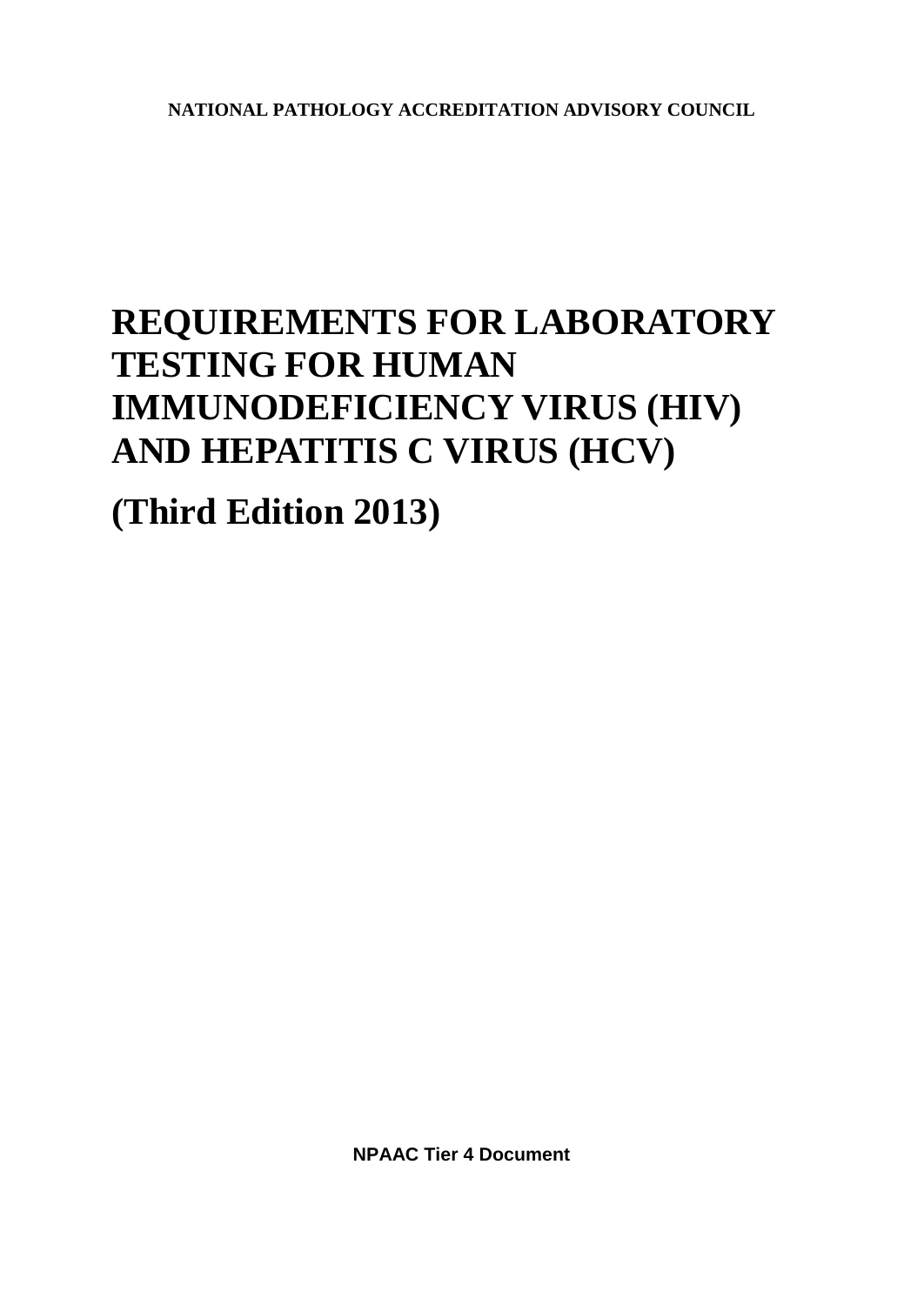Print ISBN: 978-1-74241-962-6 Online ISBN: 978-1-74241-963-3 Publications approval number: 10207

#### **Paper-based publications**

© Commonwealth of Australia 2013

This work is copyright. You may reproduce the whole or part of this work in unaltered form for your own personal use or, if you are part of an organisation, for internal use within your organisation, but only if you or your organisation do not use the reproduction for any commercial purpose and retain this copyright notice and all disclaimer notices as part of that reproduction. Apart from rights to use as permitted by the *Copyright Act 1968* or allowed by this copyright notice*,* all other rights are reserved and you are not allowed to reproduce the whole or any part of this work in any way (electronic or otherwise) without first being given the specific written permission from the Commonwealth to do so. Requests and inquiries concerning reproduction and rights are to be sent to the Online, Services and External Relations Branch, Department of Health, GPO Box 9848, Canberra ACT 2601, or via e-mail to copyright@health.gov.au.

#### **Internet sites**

© Commonwealth of Australia 2013

This work is copyright. You may download, display, print and reproduce the whole or part of this work in unaltered form for your own personal use or, if you are part of an organisation, for internal use within your organisation, but only if you or your organisation do not use the reproduction for any commercial purpose and retain this copyright notice and all disclaimer notices as part of that reproduction. Apart from rights to use as permitted by the *Copyright Act 1968* or allowed by this copyright notice*,* all other rights are reserved and you are not allowed to reproduce the whole or any part of this work in any way (electronic or otherwise) without first being given the specific written permission from the Commonwealth to do so. Requests and inquiries concerning reproduction and rights are to be sent to the Online, Services and External Relations Branch, Department of Health, GPO Box 9848, Canberra ACT 2601, or via e-mail to copyright@health.gov.au.

First published 2006 Second edition 2009

Third edition 2013 reprinted and reformatted to be read in conjunction with the *Requirements for Medical Pathology Services*

#### Australian Government Department of Health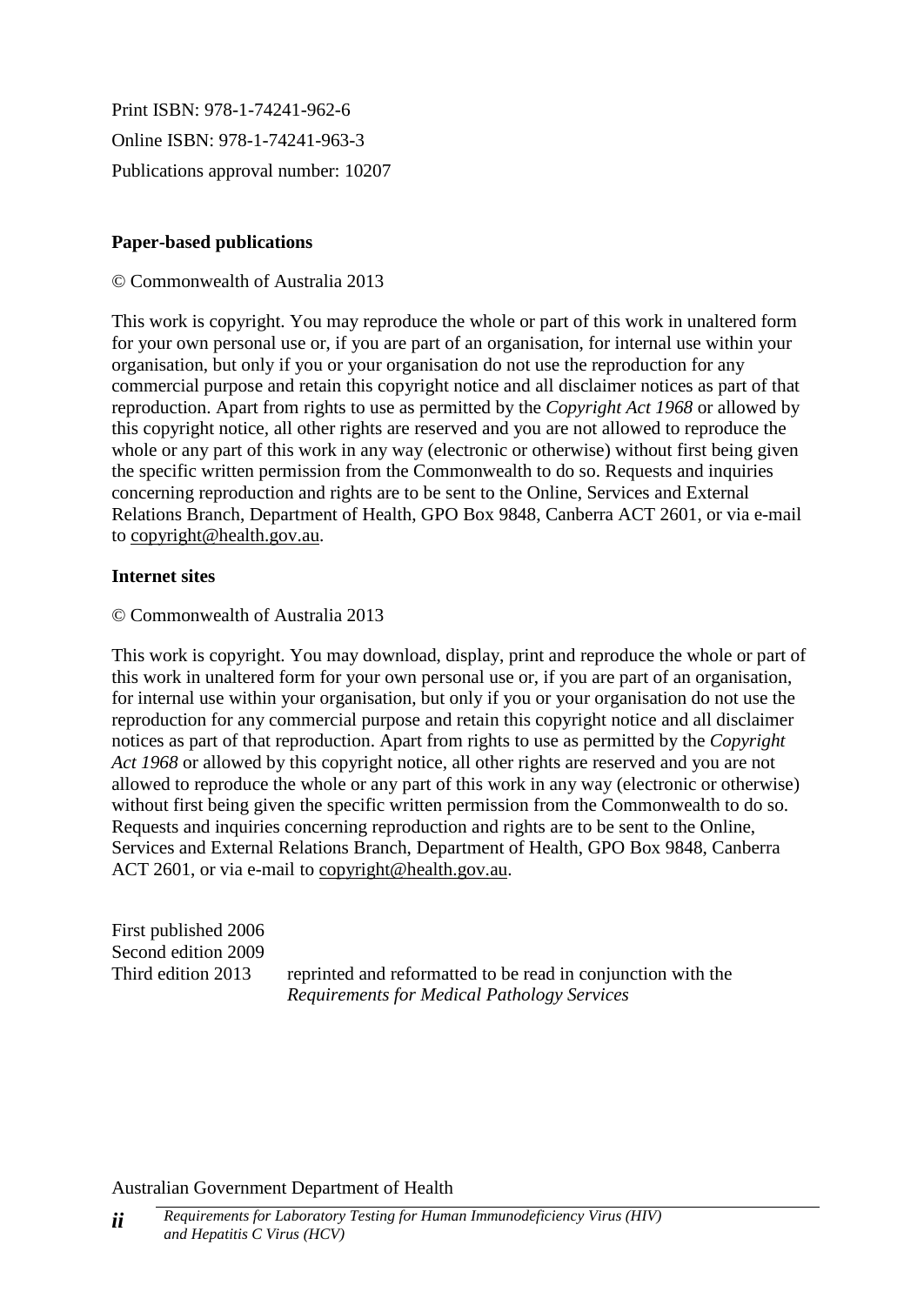# **Contents**

| 1.                                                                  |
|---------------------------------------------------------------------|
| 2.                                                                  |
| 3.                                                                  |
| $\overline{4}$ .                                                    |
| 5.                                                                  |
| 6.                                                                  |
| 7.                                                                  |
| 8.                                                                  |
| 9.                                                                  |
| Requirements for Laboratories providing reference testing 14<br>10. |
| <b>Appendix A</b>                                                   |
|                                                                     |
|                                                                     |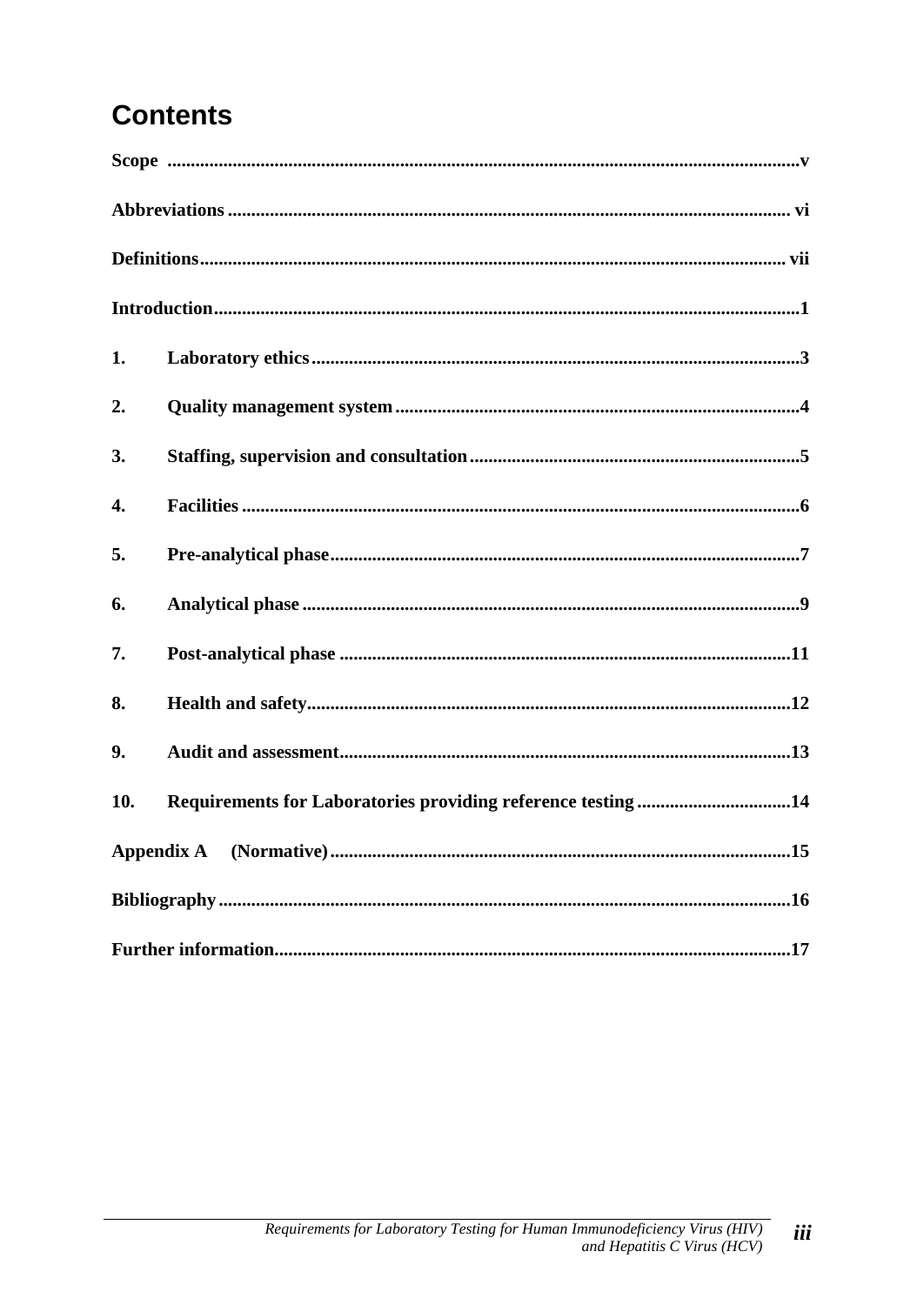The National Pathology Accreditation Advisory Council (NPAAC) was established in 1979 to consider and make recommendations to the Australian, state and territory governments on matters related to the accreditation of pathology laboratories and the introduction and maintenance of uniform standards of practice in pathology laboratories throughout Australia. A function of NPAAC is to formulate Standards and initiate and promote education programs about pathology tests.

Publications produced by NPAAC are issued as accreditation material to provide guidance to laboratories and accrediting agencies about minimum Standards considered acceptable for good laboratory practice.

Failure to meet these minimum Standards may pose a risk to public health and patient safety.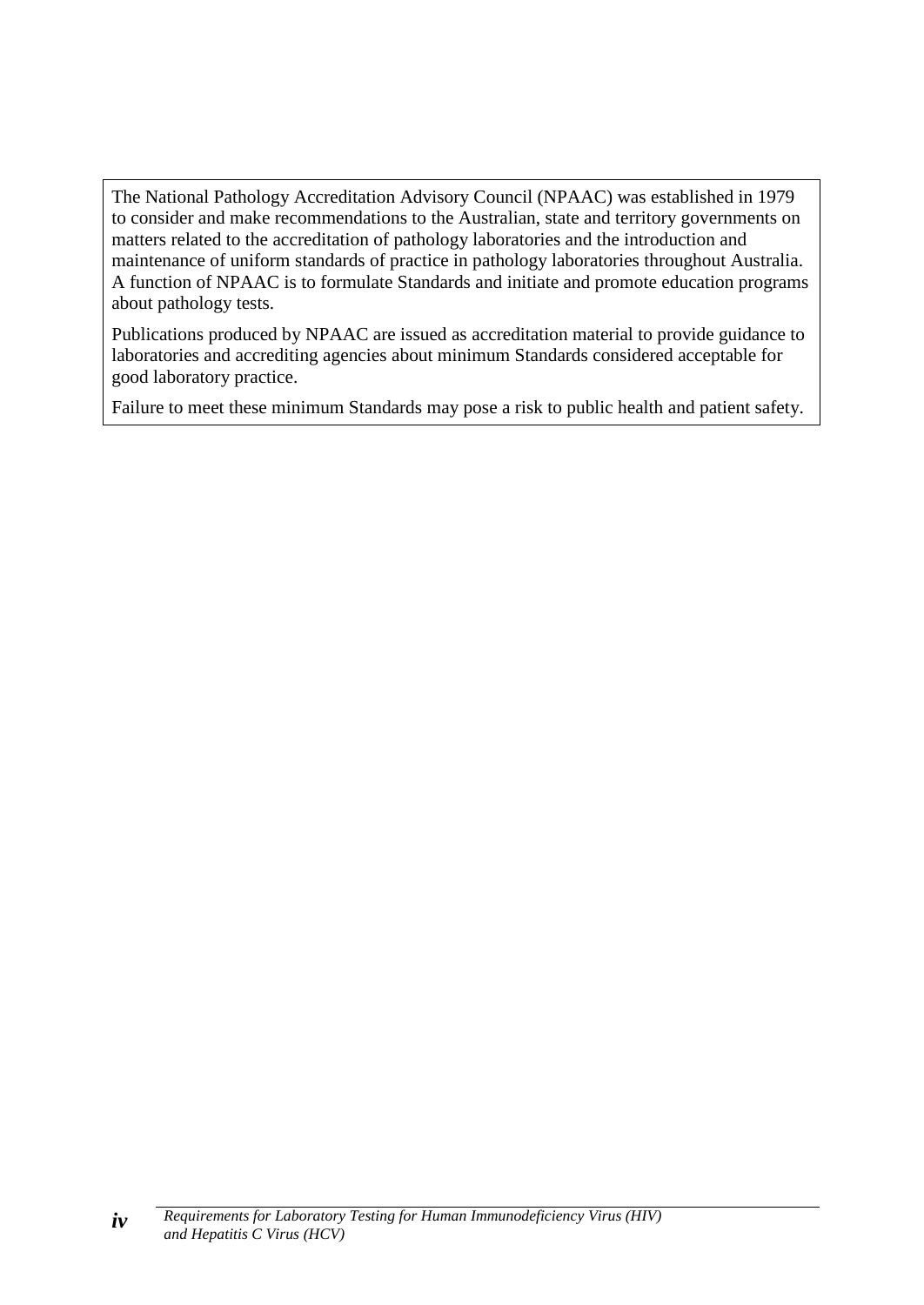# <span id="page-4-0"></span>**Scope**

The *Requirements for Laboratory Testing for Human Immunodeficiency Virus (HIV) and Hepatitis C Virus (HCV)* is a Tier 4 NPAAC document and must be read in conjunction with the Tier 2 document *Requirements for Medical Pathology Services.* The latter is the overarching document broadly outlining standards for good medical pathology practice where the primary consideration is patient welfare, and where the needs and expectations of patients, Laboratory staff and referrers (both for pathology requests and inter-Laboratory referrals) are safely and satisfactorily met in a timely manner.

Whilst there must be adherence to all the Requirements in the Tier 2 document, reference to specific Standards in that document are provided for assistance under the headings in this document.

The *Requirements for Laboratory Testing for Human Immunodeficiency Virus (HIV) and Hepatitis C Virus (HCV)* sets the minimum Standards for good pathology practice in Australia for testing for HIV and HCV. This document applies to Australian pathology Laboratories testing for HIV and HCV. Additional requirements may exist for Laboratories that test under the conditions of a licence to the Code of Good Manufacturing Practice (GMP) for Human Blood and Tissues issued by the Therapeutic Goods Administration (TGA). These Requirements do not attempt to incorporate requirements for GMP licensure.

The Requirements, in broad principle, apply to the use of all types of HIV and HCV assays including immunoassays used for diagnosis and confirmatory testing (e.g. western blot), qualitative nucleic acid testing, quantitative nucleic acid testing, genotyping and resistance testing.

*v*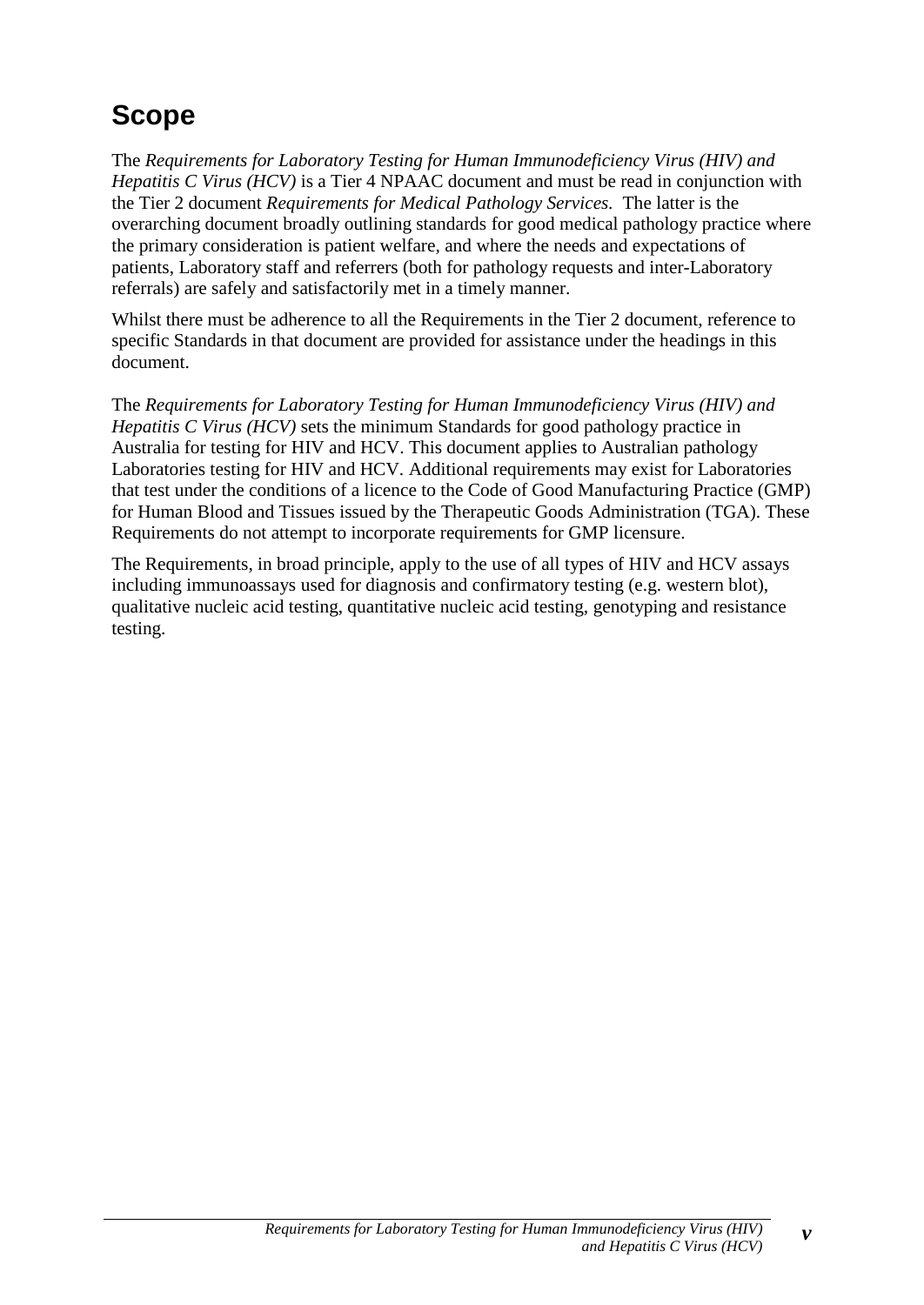### <span id="page-5-0"></span>**Abbreviations**

| <b>ARTG</b>     | Australian Register of Therapeutic Goods                       |
|-----------------|----------------------------------------------------------------|
| <b>AS</b>       | <b>Australian Standard</b>                                     |
| bDNA            | <b>Branch Chain DNA test</b>                                   |
| <b>GMP</b>      | Good Manufacturing Practice                                    |
| <b>HCV</b>      | Hepatitis C Virus                                              |
| <b>HIV</b>      | Human Immunodeficiency Virus                                   |
| <b>ISO</b>      | International Organization for Standardization                 |
| <b>IVD</b>      | In Vitro Diagnostic Medical Device                             |
| <b>MBS</b>      | <b>Medicare Benefits Schedule</b>                              |
| <b>NAT</b>      | <b>Nucleic Acid Testing</b>                                    |
| <b>NATA</b>     | National Association of Testing Authorities, Australia         |
| <b>NHMRC</b>    | National Health and Medical Research Council                   |
| <b>NPAAC</b>    | National Pathology Accreditation Advisory Council              |
| <b>NRL</b>      | National Serology Reference Laboratory, Australia              |
| <b>PCR</b>      | Polymerase Chain Reaction                                      |
| <b>PEP</b>      | Post Exposure Prophylaxis                                      |
| <b>QMS</b>      | <b>Quality Management System</b>                               |
| <b>RCPA QAP</b> | Royal College of Pathologists of Australasia Quality Assurance |
|                 | Programs                                                       |
| <b>TGA</b>      | Therapeutic Goods Administration                               |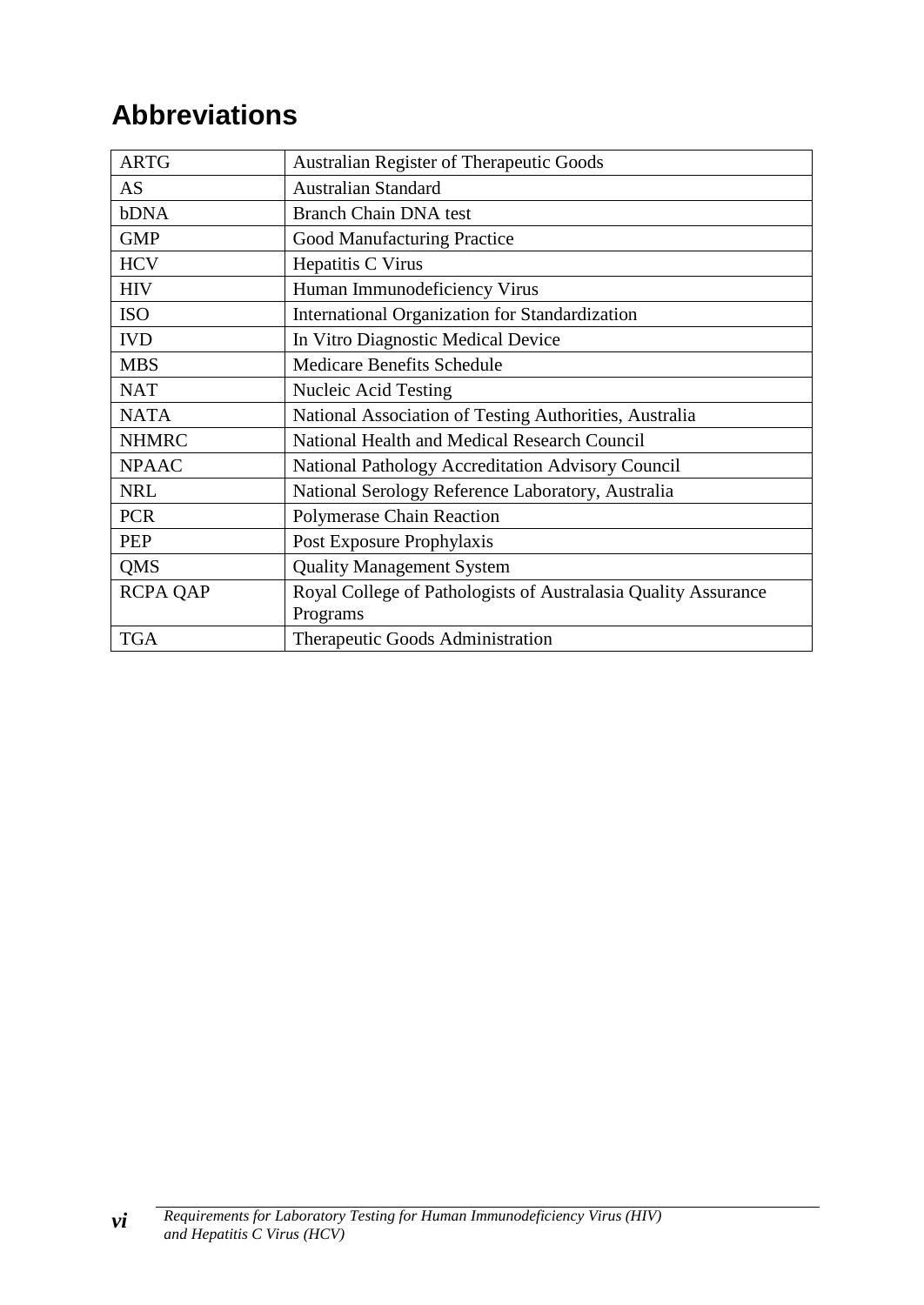# <span id="page-6-0"></span>**Definitions**

| Confirmatory                 | means -                                                                                                                                                                                                                                                                                                     |
|------------------------------|-------------------------------------------------------------------------------------------------------------------------------------------------------------------------------------------------------------------------------------------------------------------------------------------------------------|
| Testing                      |                                                                                                                                                                                                                                                                                                             |
|                              | A procedure performed to verify the truth or validity of something<br>1.<br>thought to be true or valid.                                                                                                                                                                                                    |
|                              | 2. Testing performed to assure that a result achieved is the correct<br>result or is the final test performed to achieve the true diagnosis.                                                                                                                                                                |
| Diagnostic<br>test/assay     | means a measurement or examination of a diagnostic Specimen for<br>the purpose of diagnosis, prevention, or assessing treatment of any<br>disease or the assessment of health or impairment of health of an<br>individual patient.                                                                          |
|                              | NOTE: Laboratory tests are often called "in vitro diagnostic tests."                                                                                                                                                                                                                                        |
| Management<br>test/assay     | means a test to guide the selection of treatment or to monitor<br>treatment/s in subjects known to have the disease.                                                                                                                                                                                        |
| Nucleic Acid<br>Testing      | means Nucleic Acid Tests such as target amplification, polymerase<br>chain reaction (PCR), signal amplification, Branch Chain DNA<br>(bDNA) assay and DNA sequencing are testing methods for the<br>detection and/or characterisation of DNA and RNA.                                                       |
| Post exposure<br>prophylaxis | means a treatment that is designed to protect an individual against a<br>disease agent to which the individual has been recently exposed.                                                                                                                                                                   |
| <b>Standard Testing</b>      | means the standard or most common examination performed in the<br>Laboratory for a particular area of testing. This examination will most<br>often be the most frequently performed examination for a particular<br>testing area and will consequently generate the highest volume in that<br>testing area. |
| Reference                    | means a thoroughly investigated measurement procedure, described in<br>detail in a written document, shown to yield values having a                                                                                                                                                                         |
| measurement<br>procedure     | measurement uncertainty commensurate with its intended use,<br>especially in assessing the trueness of other measurement procedures<br>for the same quantity and in characterising reference materials.                                                                                                     |
| Reference procedure          | means a procedure with established high quality of results, which can<br>be used for assessment of other procedures i.e. a procedure of testing,<br>measurement or analysis, thoroughly characterised and proven to be<br>under control, intended for:                                                      |
|                              | (a) quality assessment of other procedures for comparable tasks;<br><b>or</b>                                                                                                                                                                                                                               |
|                              | (b) characterisation of reference materials including reference<br>objects; or                                                                                                                                                                                                                              |
|                              | (c) determination of reference values.                                                                                                                                                                                                                                                                      |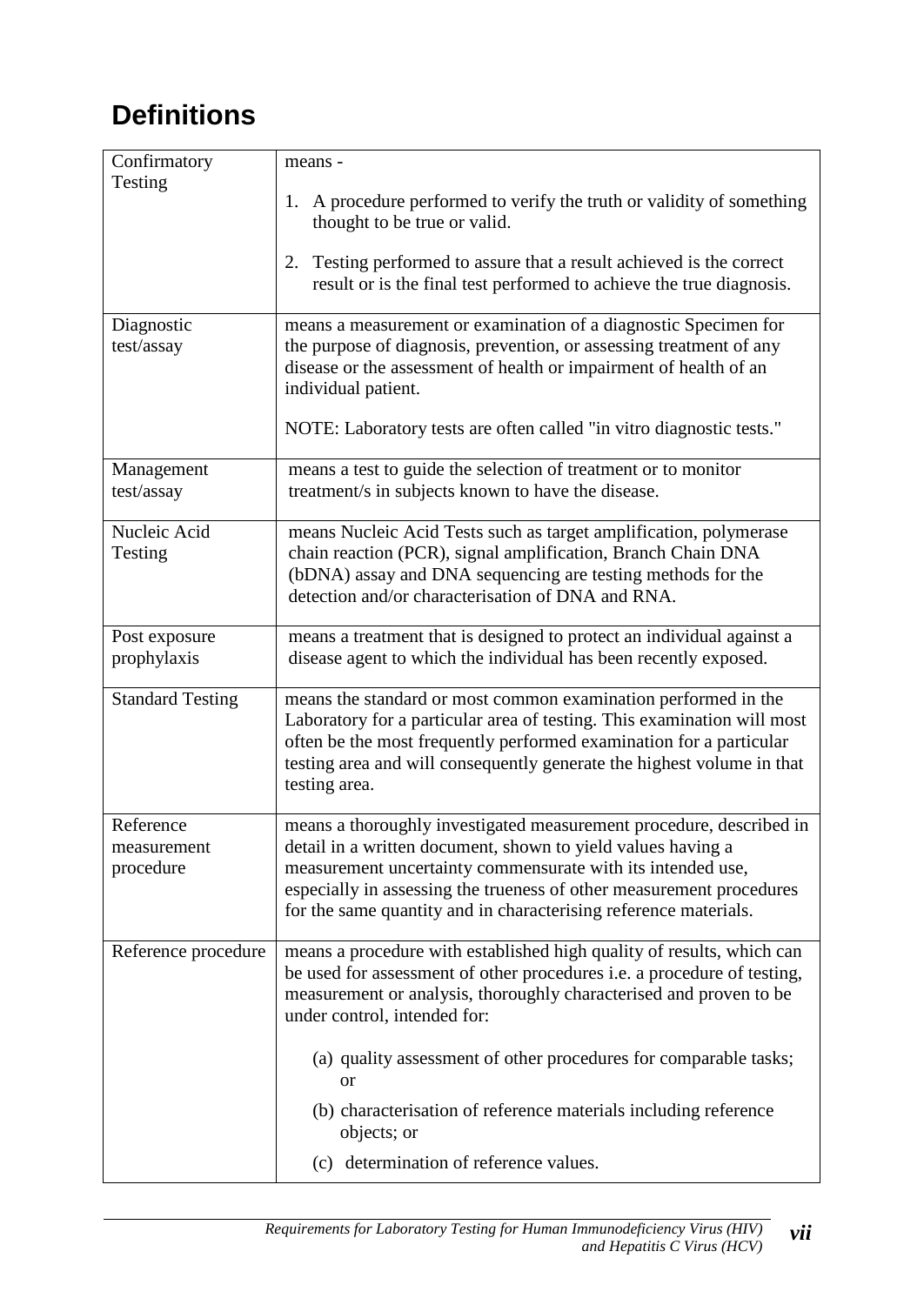|                   | The uncertainty of the results of a reference procedure must be<br>adequately estimated and appropriate for the intended use.<br>The term "reference procedure" applies to testing, measurement and                                                                                                                                                                                                                         |
|-------------------|-----------------------------------------------------------------------------------------------------------------------------------------------------------------------------------------------------------------------------------------------------------------------------------------------------------------------------------------------------------------------------------------------------------------------------|
|                   | analysis, i.e. all procedures for determining characteristics of<br>materials, products and processes. These characteristics can be of<br>quantitative or qualitative kind, and they can be defined<br>independently or by the procedure itself.                                                                                                                                                                            |
|                   | Reference procedures are used to validate other procedures, to<br>characterise reference materials or reference objects as well as for<br>determining reference values of materials characteristics. Another<br>application field is testing, measurement or analysis as a basis for<br>important decisions, e.g. for authoritative evidence.                                                                               |
|                   | The definition of a "reference procedure" presumes the existence of<br>several procedures for a specified task or of different realisations of<br>the same methodology. Given this, a reference procedure is qualified<br>by the uncertainty of results, proven to be fit for an agreed purpose.<br>Moreover, it has to be accepted as such by the relevant target groups.                                                  |
|                   | In the case of quantitative results the uncertainty comprises trueness<br>and precision combined in the sense of measurement uncertainty [1].<br>In the case of qualitative results the uncertainty is an estimate of the<br>probability of erroneous results. Where possible the assessment of<br>uncertainty includes traceability to the International System of Units<br>(SI) or to other recognised reference systems. |
| Reference testing | means a thoroughly investigated test, described in detail in a written<br>document, shown to yield results having an uncertainty commensurate<br>with its intended use, especially in assessing the trueness of other tests<br>for the same analyte and in characterising Specimens containing that<br>analyte.                                                                                                             |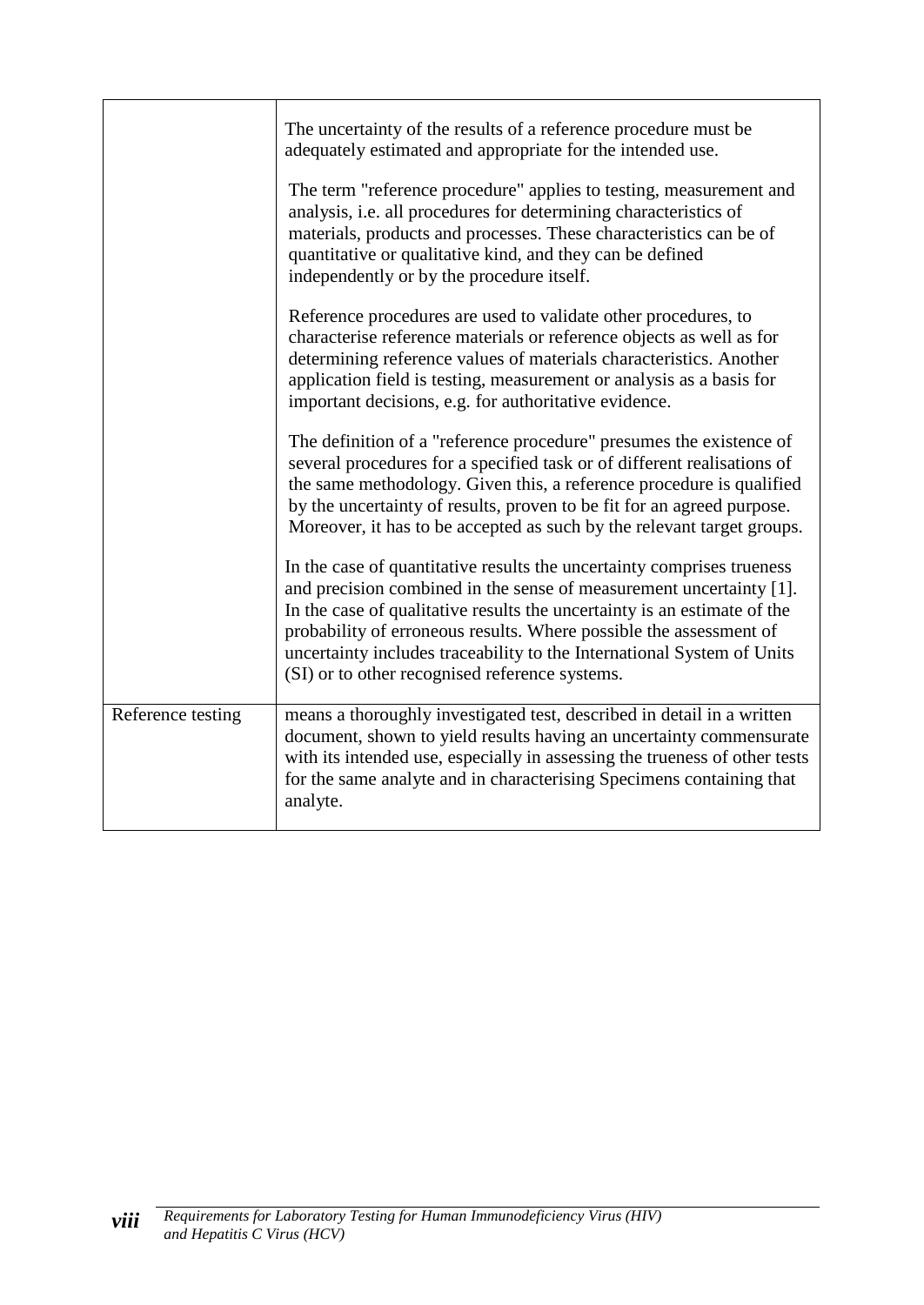| Requirements for         | means the overarching document broadly outlining standards for good                                                                                                                                                                                                          |
|--------------------------|------------------------------------------------------------------------------------------------------------------------------------------------------------------------------------------------------------------------------------------------------------------------------|
| <b>Medical Pathology</b> | medical pathology practice where the primary consideration is patient<br>welfare, and where the needs and expectations of patients, Laboratory                                                                                                                               |
| Services (RMPS)          | staff and referrers (both for pathology requests and inter-Laboratory                                                                                                                                                                                                        |
|                          | referrals) are safely and satisfactorily met in a timely manner.                                                                                                                                                                                                             |
|                          | The standard headings are set out below $-$                                                                                                                                                                                                                                  |
|                          |                                                                                                                                                                                                                                                                              |
|                          | Standard 1 – Ethical Practice                                                                                                                                                                                                                                                |
|                          | Standard 2 – Governance                                                                                                                                                                                                                                                      |
|                          | Standard 3 – Quality Management                                                                                                                                                                                                                                              |
|                          | Standard 4 – Personnel                                                                                                                                                                                                                                                       |
|                          | Standard 5 – Facilities and Equipment                                                                                                                                                                                                                                        |
|                          | $A -$ Premises                                                                                                                                                                                                                                                               |
|                          | $B - Equipment$                                                                                                                                                                                                                                                              |
|                          | Standard 6 - Request-Test-Report Cycle                                                                                                                                                                                                                                       |
|                          | $A - Pre-Analytical$                                                                                                                                                                                                                                                         |
|                          | $B -$ Analytical                                                                                                                                                                                                                                                             |
|                          | $C - Post$ -Analytical                                                                                                                                                                                                                                                       |
|                          | Standard 7 – Quality Assurance                                                                                                                                                                                                                                               |
|                          |                                                                                                                                                                                                                                                                              |
| Screening test/assay     | $means -$                                                                                                                                                                                                                                                                    |
|                          | a test to systematically detect the presence or absence of a drug<br>1.<br>or a substance                                                                                                                                                                                    |
|                          | NOTE: Screening is generally a qualitative procedure and results<br>are described as reactive or nonreactive depending on whether<br>they are greater or less than a designated cut-off value.<br>Nonreactive results can be reported as "antibody negative"                 |
|                          | 2.<br>a test to systematically identify individuals at sufficiently high<br>risk of a specific disorder to benefit from further investigation or<br>direct preventive action, among persons who have not sought<br>medical attention on account of symptoms of that disorder |
|                          | 3.<br>a test given to defined populations (e.g. newborns) to detect<br>increased risk of a specific condition                                                                                                                                                                |
|                          | a method used to evaluate large populations of individuals for the<br>4.<br>presence of a disease or analyte                                                                                                                                                                 |
|                          | testing of asymptomatic subjects<br>5.                                                                                                                                                                                                                                       |
|                          | checking for disease when there are no symptoms.<br>6.                                                                                                                                                                                                                       |
| Supplemental<br>testing  | means any examination other than the standard testing procedure(s)<br>performed in a given testing area to increase the accuracy of diagnosis<br>(or status).                                                                                                                |
| Window period            | means the period (following infection) when tests in use do not<br>identify the infection is present.                                                                                                                                                                        |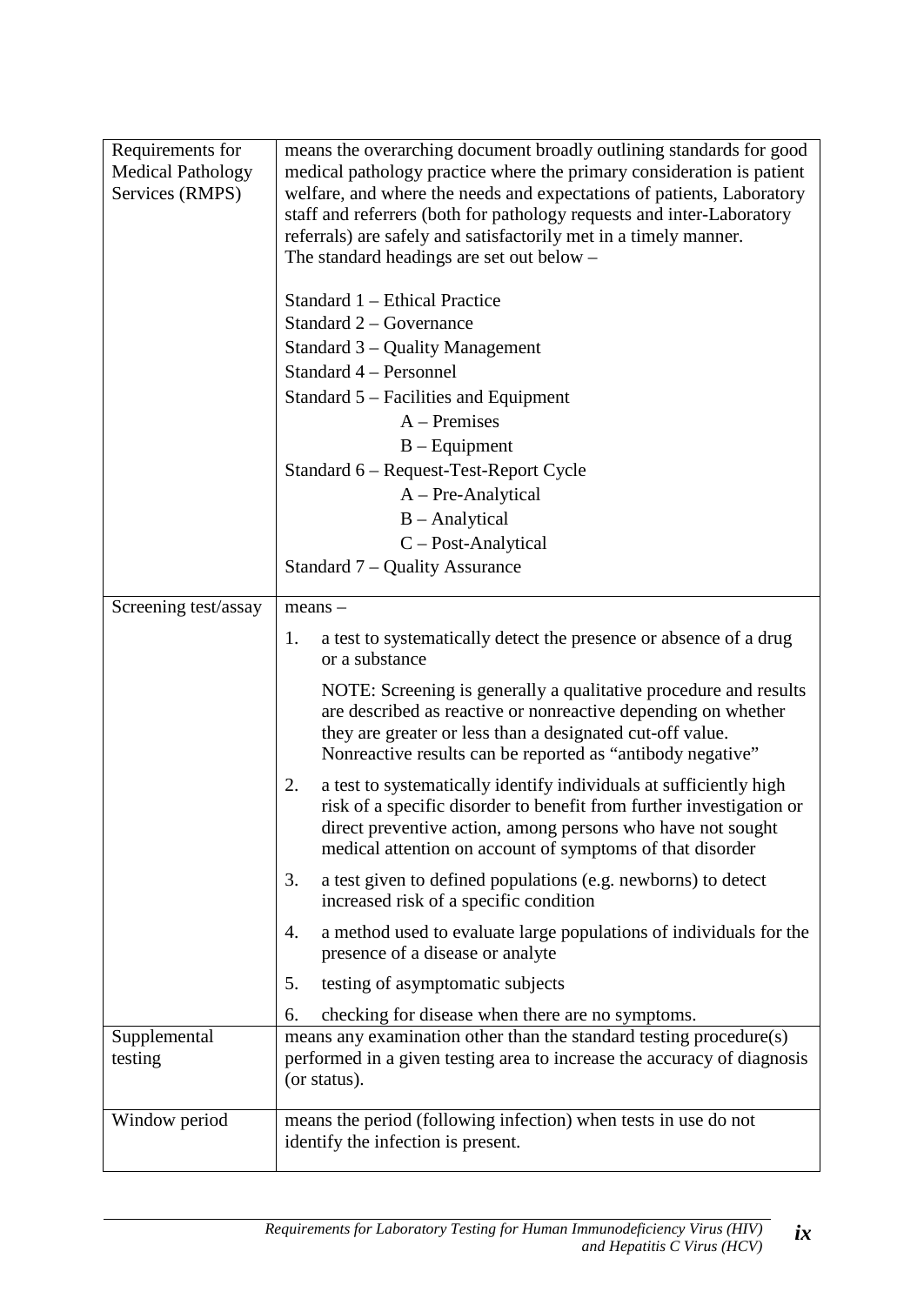# *x Requirements for Laboratory Testing for Human Immunodeficiency Virus (HIV) and Hepatitis C Virus (HCV)*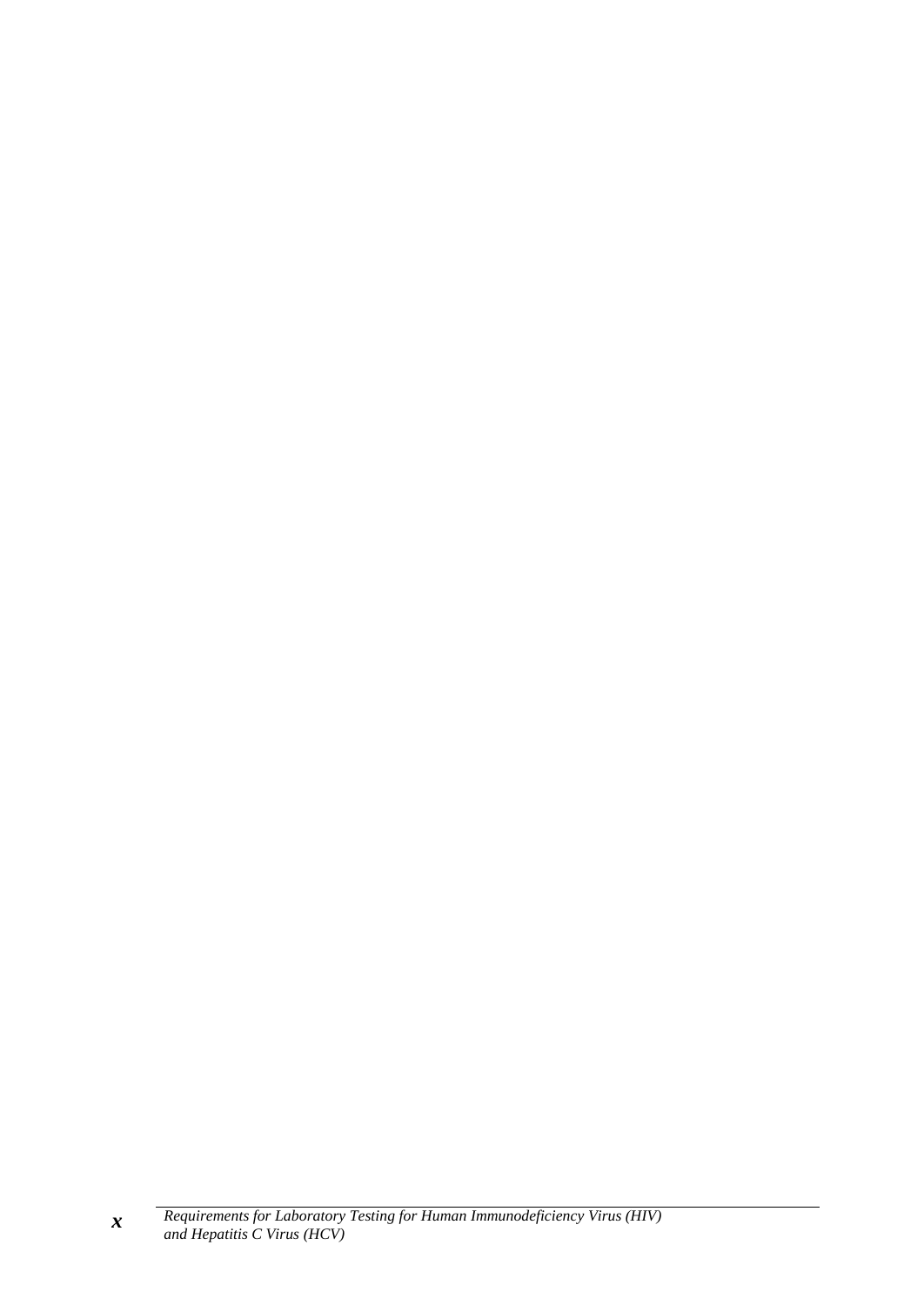# <span id="page-10-0"></span>**Introduction**

*Requirements for Laboratory Testing for Human Immunodeficiency Virus (HIV) and Hepatitis C Virus (HCV)* is the Tier 4 NPAAC document that sets the minimum standards for good pathology practice in Australia for testing for HIV and HCV. Assays for these viruses are registrable under the *Therapeutic Goods Act (1989)* and are therefore subject to pre- and post-market monitoring to assure their ongoing safety and performance. These Requirements recognise that principles and processes involved in using these assays reflect those for other pathology tests but the considerable public health significance of the results warrants greater attention and may need the provision of additional information to doctors and their patients and the facilitation of surveillance activities. The implementation of these Requirements is necessary to avoid public health risks.

The purpose of this document is to assist medical and scientific Laboratory professionals in finding relevant information and to reduce the need for constant cross referencing of other documents.

These Requirements are intended to serve as minimum standards in the accreditation process and have been developed with reference to current and proposed Australian regulations and other standards from the International Organization for Standardization including:

#### AS ISO 15189 *Medical laboratories – Requirements for quality and competence*

These Requirements should be read within the national pathology accreditation framework including the current versions of the following NPAAC documents:

#### **Tier 2 Document**

• *Requirements for Medical Pathology Services*

#### **All Tier 3 Documents**

#### **Tier 4 Document**

• *Requirements for the Medical Testing of Human Nucleic Acids*

In addition to these Standards, Laboratories must comply with all relevant state and territory legislation (including any reporting requirements).

These Requirements are written as specific principles and are designed to serve without alteration until the next revision date. The following principles cover the entire document:

- Laboratories must be able to demonstrate continued compliance with NPAAC Standards in their assessment history.
- Failure to meet these minimum Standards poses a potential risk to public health and patient safety.

In each section of this document, points deemed important for practice are identified as either 'Standards' or 'Commentaries'.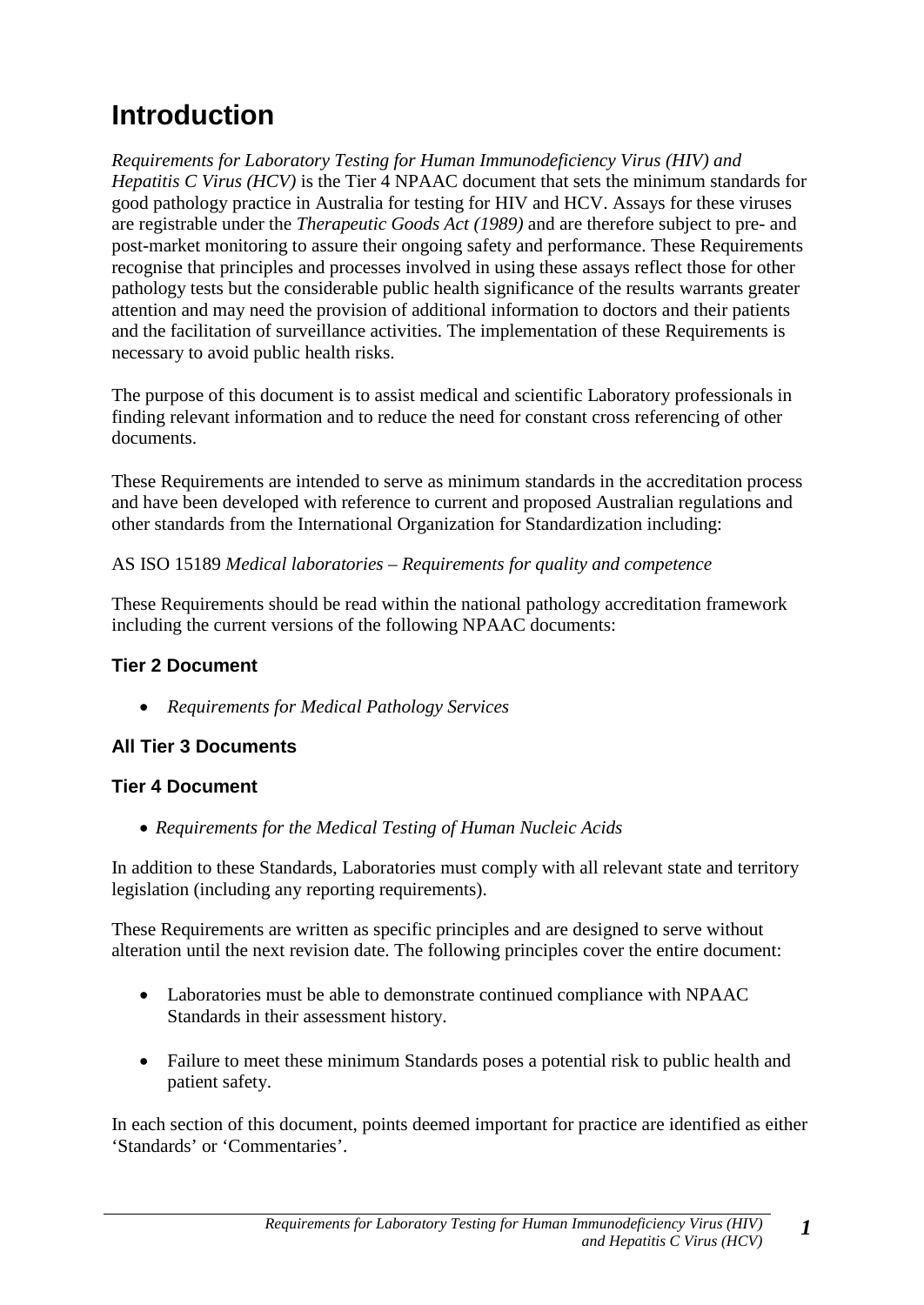- A Standard is the minimum requirement for a procedure, method, staffing resource or facility that is required before a Laboratory can attain accreditation – Standards are printed in bold type and prefaced with an 'S' (e.g. **S2.2)**. The use of the word '**must**' in each Standard within this document indicates a mandatory requirement for pathology practice.
- A Commentary is provided to give clarification to the Standards as well as to provide examples and guidance on interpretation. Commentaries are prefaced with a 'C' (e.g. C1.2) and are placed where they add the most value. Commentaries may be normative or informative depending on both the content and the context of whether they are associated with a Standard or not. Note that when comments are expanding on a Standard or referring to other legislation, they assume the same status and importance as the Standards to which they are attached. Where a Commentary contains the word '**must**' then that Commentary is considered to be **normative**.

Please note that Appendix A is **normative** and should be considered to be an integral part of this document.

Please note that all NPAAC documents can be accessed at [www.health.gov.au/internet/main/publishing.nsf/Content/health-npaac-publication.htm](http://www.health.gov.au/internet/main/publishing.nsf/Content/health-npaac-publication.htm)

While this document is for use in the accreditation process, comments from users would be appreciated and can be directed to:

NPAAC Secretariat Fax: +61 2 6289 4028 CANBERRA ACT 2601

The Secretary Phone: +61 2 6289 4017 Department of Health Email: [npaac@health.gov.au](mailto:npaac@health.gov.au) GPO Box 9848 (MDP 951) Website: [www.health.gov.au/npaac](http://www.health.gov.au/npaac)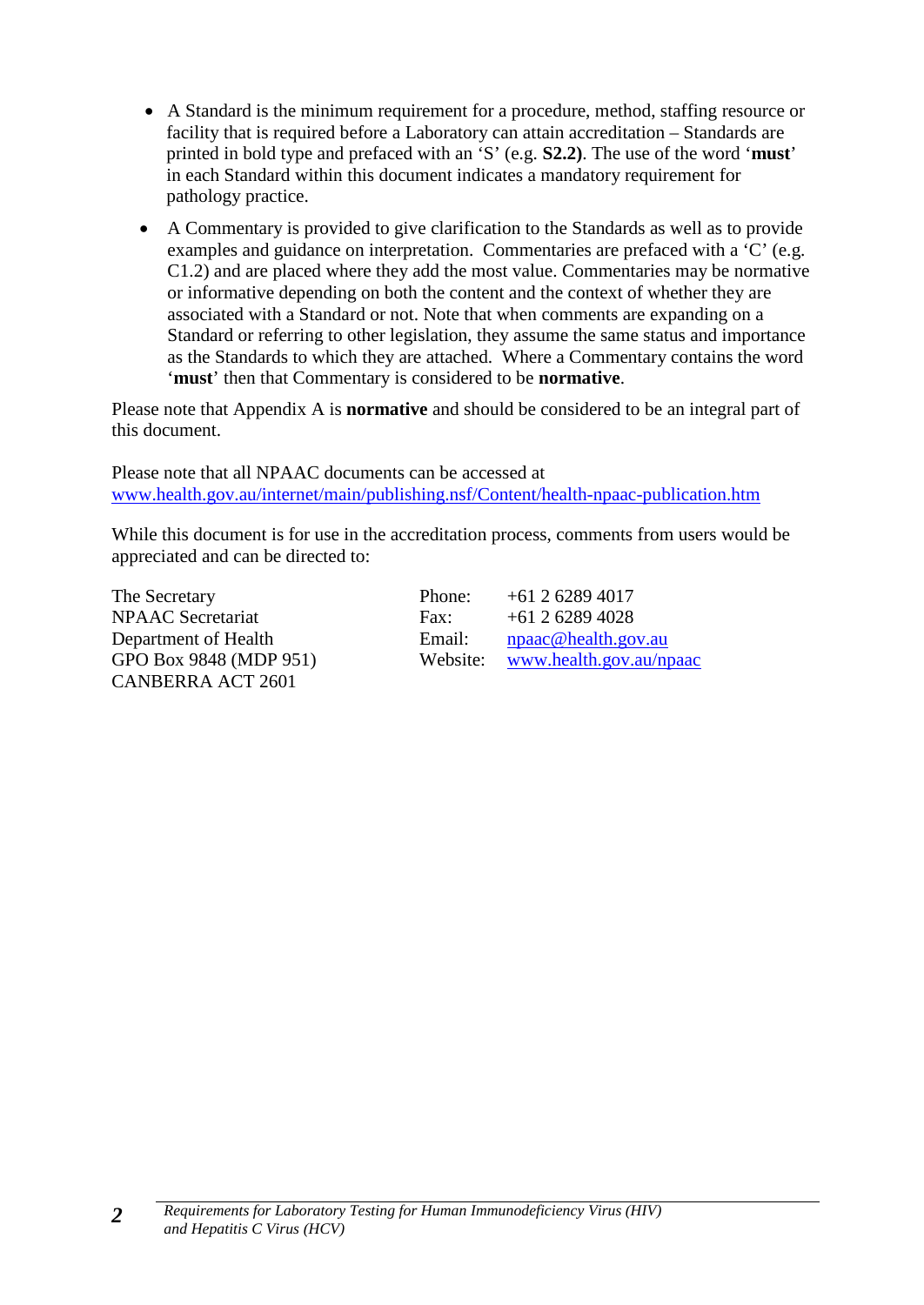### <span id="page-12-0"></span>**1. Laboratory ethics**

**(Refer to Standard 1 in** *Requirements for Medical Pathology Services***)**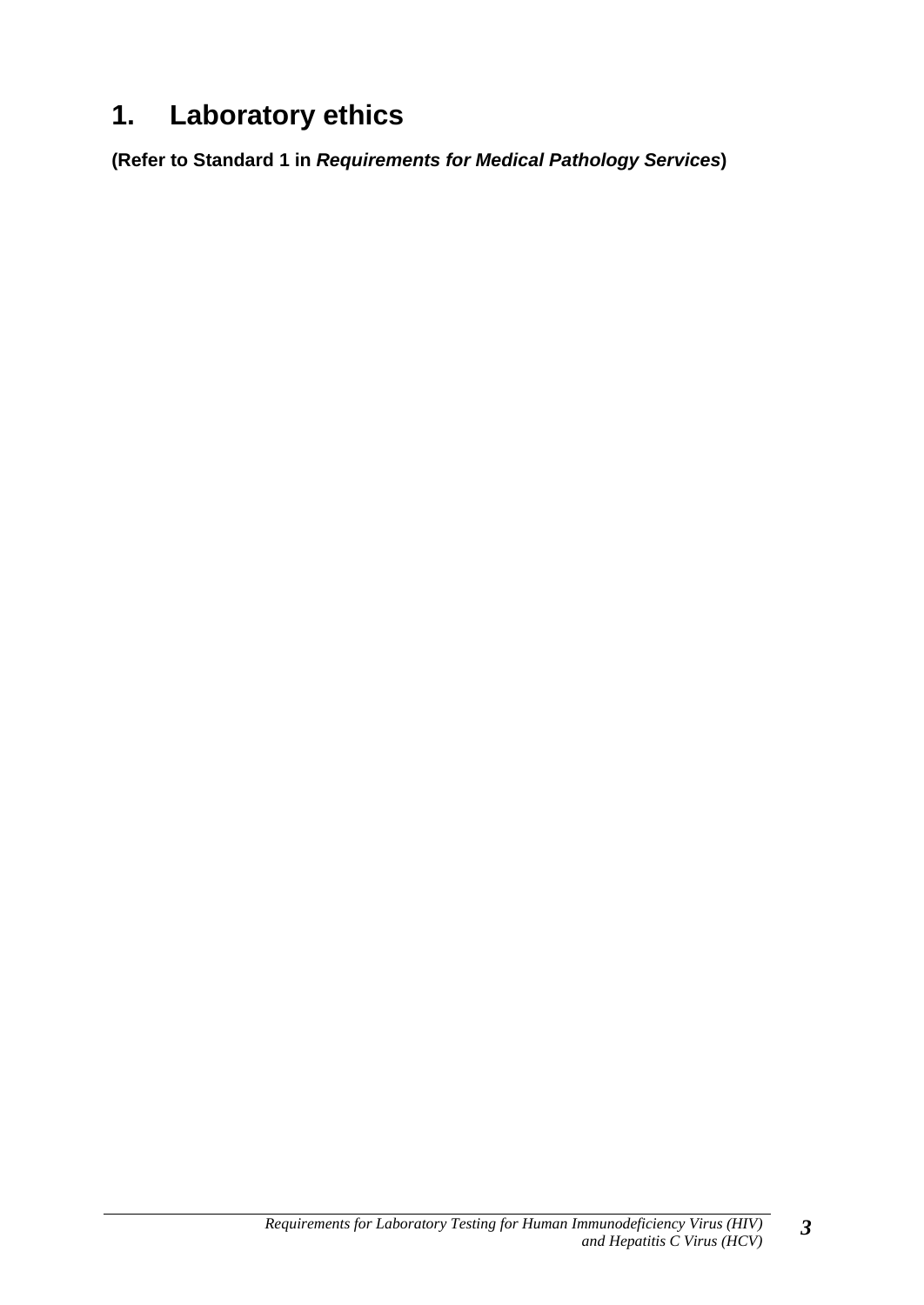# <span id="page-13-0"></span>**2. Quality management system**

**(Refer to Standard 3 in** *Requirements for Medical Pathology Services***)**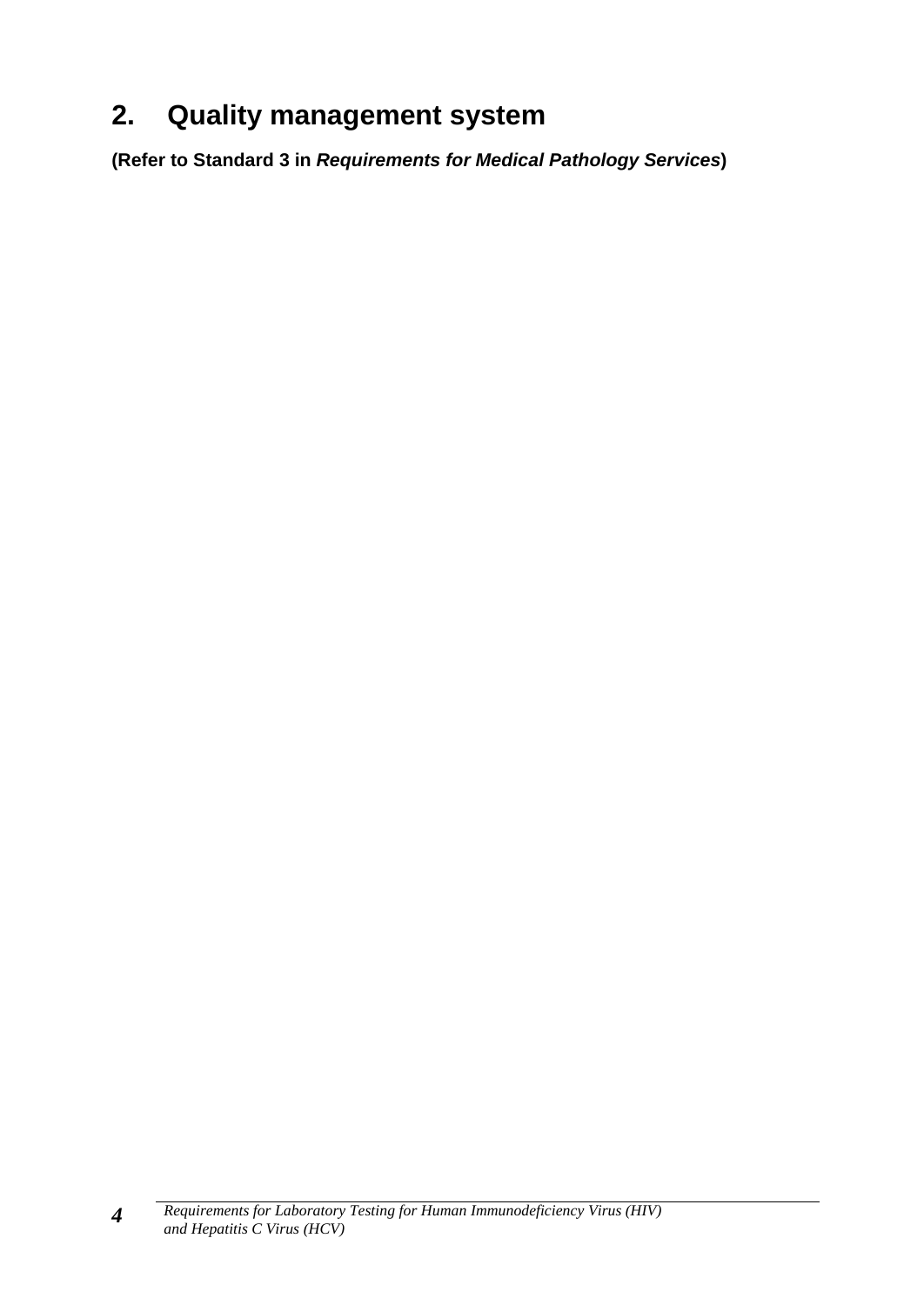### <span id="page-14-0"></span>**3. Staffing, supervision and consultation**

#### **(Refer to Standard 3 and Standard 4 in** *Requirements for Medical Pathology Services***)**

**S3.1 The staff must have an understanding of the regulatory framework for HIV and HCV test kits and mechanisms for reporting problems with those kits.**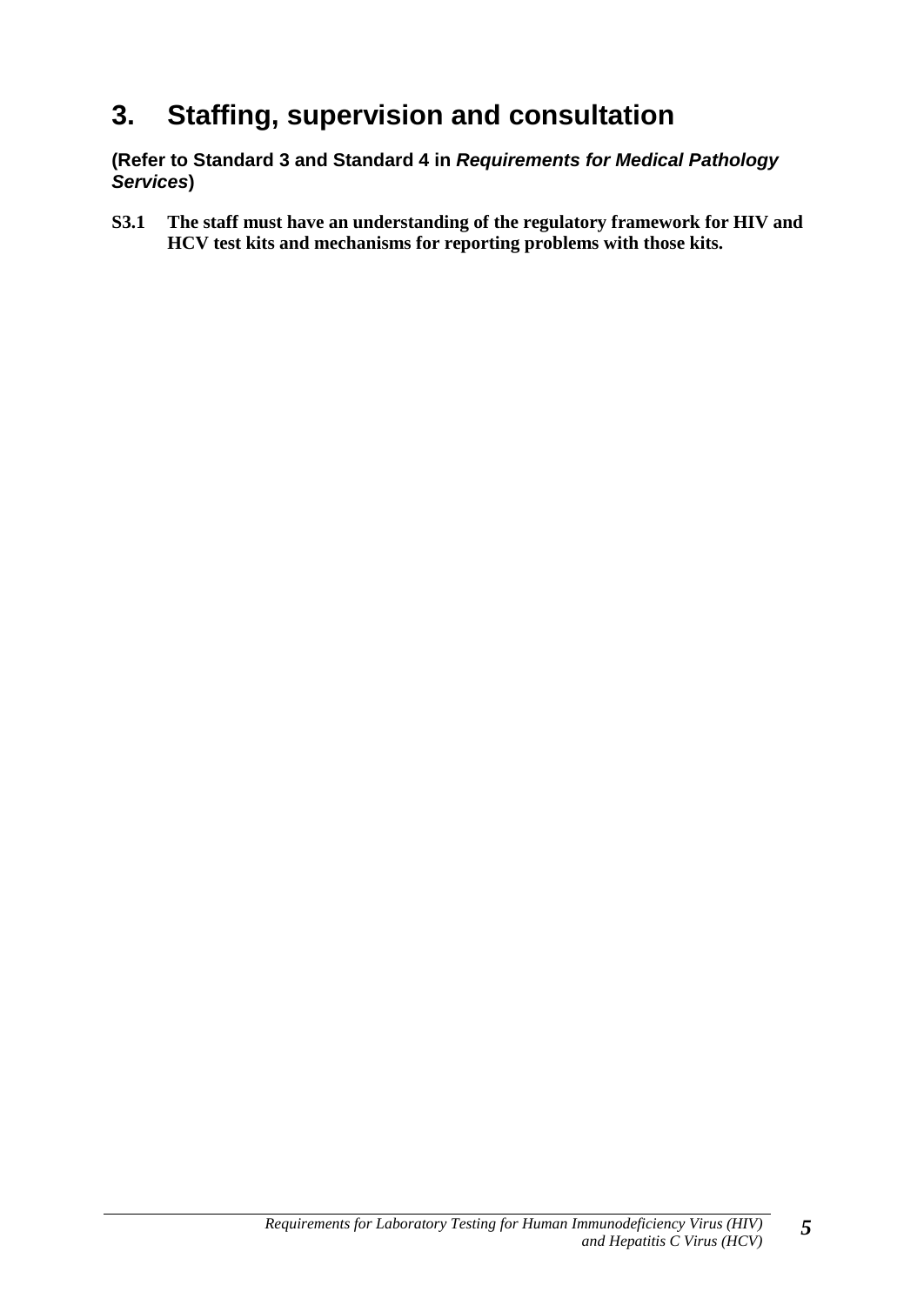### <span id="page-15-0"></span>**4. Facilities**

**(Refer to Standard 5 in** *Requirements for Medical Pathology Services***)**

- **S4.1 Storage and handling of HIV/HCV Specimens must minimise the risk of cross-contamination of Specimens.**
- **S4.2 The level of security in the Laboratory must ensure the confidentiality of HIV/HCV results.**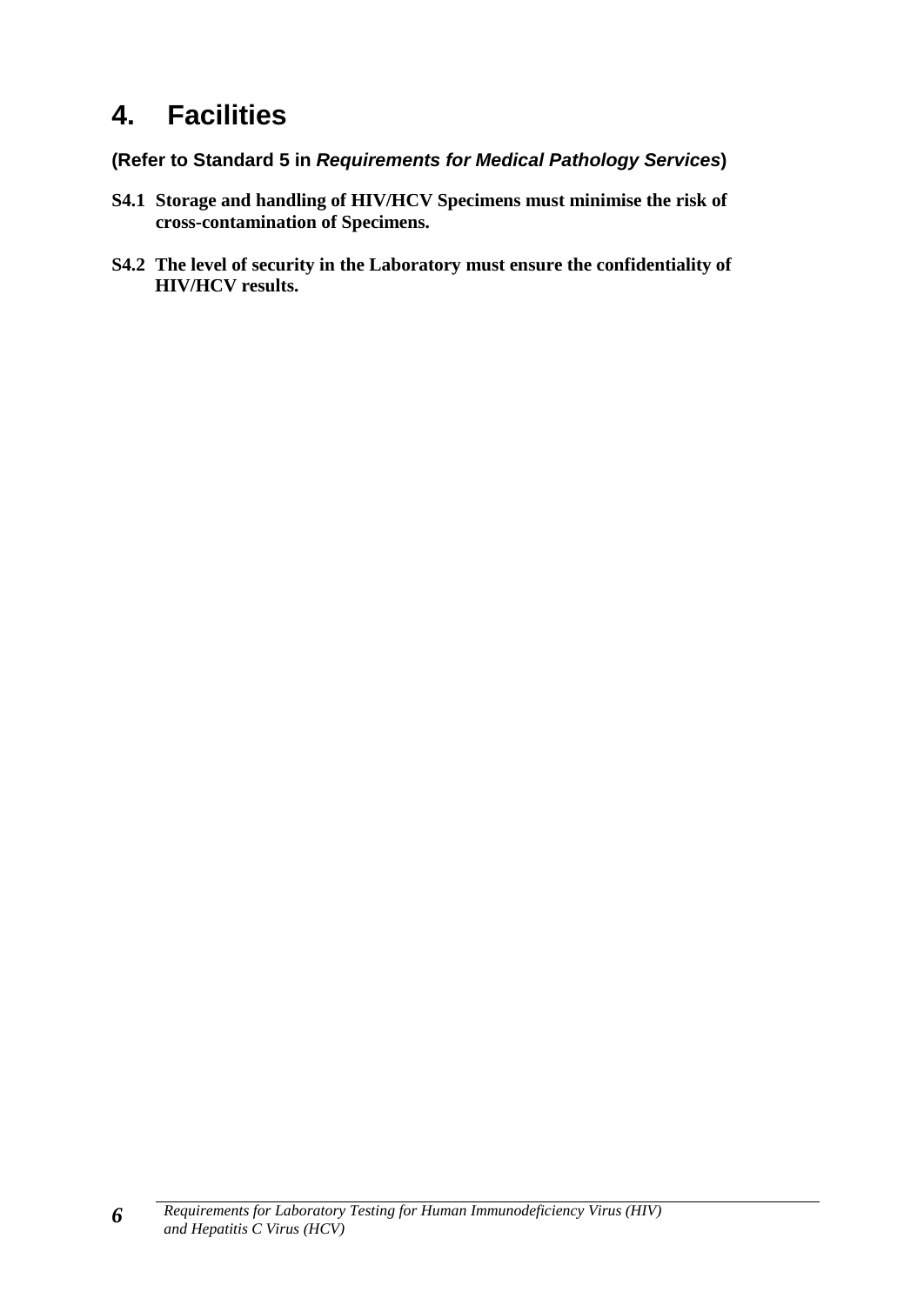# <span id="page-16-0"></span>**5. Pre-analytical phase**

#### **(Refer to Standard 1 and Standard 6A in** *Requirements for Medical Pathology Services***)**

Tests for HIV and HCV are conducted with the aim of making a diagnosis for the purpose of treatment, patient management or are supported as routine public health measures by a jurisdictional department of health (e.g. sexual health screening). These tests require verbal consent of the individual being tested (or their legal guardian). Obtaining appropriate consent is the responsibility of the health care practitioner requesting the test, and does not require specific pre-test discussion with pathology personnel.

#### **S5.1 Where tests are undertaken at the request of a third party (e.g. life insurance or visa applications) rather than for screening of a person at risk, the Laboratory must ensure that the individual being tested or a third party requester has nominated a medical practitioner who will take responsibility for receiving the result in the case of a reactive result.**

- C5.1(i) Jurisdictions may have individual legal requirements for emergency situations regarding the management of collection of pathology Specimens from a patient unable to provide consent. When the request form indicates the reason for referral is a result of a biohazard injury, Laboratories must have a policy in place for automated or cascading (sequential testing based on preceding results) reflex testing associated with biohazard injury that includes the following:
	- permission from the source individual and exposed individual (this involves a combined policy with the infection control committee of a recognised hospital/health centre [or equivalent] or direct liaison with the referring medical practitioner)
	- identification of the appropriate individual/medical practitioner to advise of results.
- $C5.1(i)$  In emergency situations patient consent may not be possible to obtain (e.g. if a person were unconscious). In such circumstances, a medical practitioner acting as an "agent of necessity" should arrange for any test which is clinically relevant.

#### **S5.2 The primary Specimen collection manual used by the Laboratory and/or Specimen reception must include instructions for the use and production of patient identifiers used in the processing of Specimens in a coded manner. This document must be part of the document control system.**

C5.2(i) The request form **must** contain unique identifiers for the individual being tested, whether this is a combination of the individual's name, date of birth, a unique code or other unique identifier. It will allow identification of the individual being tested to the medical practitioner originating the request. The Laboratory **must** ensure that it has sufficient information to link the Specimen and request form accurately.

*7*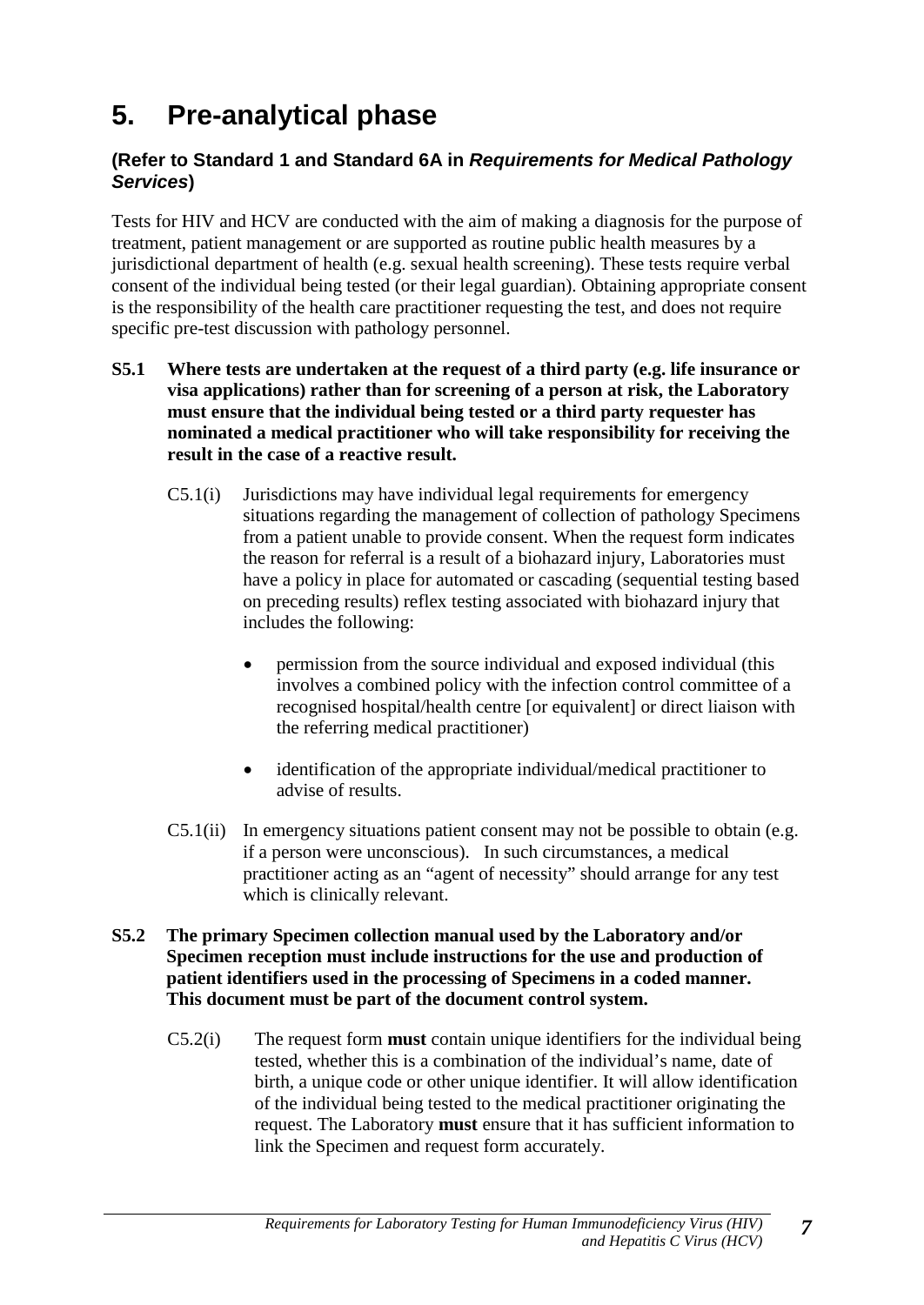- C5.2(ii) To ensure that patients and their Specimens are correctly identified, three unique identifiers should be provided where possible.
- C5.2(iii) It is the right of any patient to request deidentified testing for HIV status. In the pre-analytical phase, discussion about the need for testing should constitute implicit consent. Importantly, at the time of Specimen collection, pathologists recognise the right of the patient to refuse the collection of the Specimen unless the patient is subject to a legal directive requiring the Specimen to be collected.
- C5.2(iv) 'Code books' that contain the patient's true identity and their 'coded' identity are not the responsibility of medical Laboratories.
- $C5.2(v)$  NPAAC acknowledges that the issue of HIV and HCV pre-test discussion with patients is outlined in the relevant policy document and notes that discussion requirements are unable to be addressed by the staff of medical Laboratories.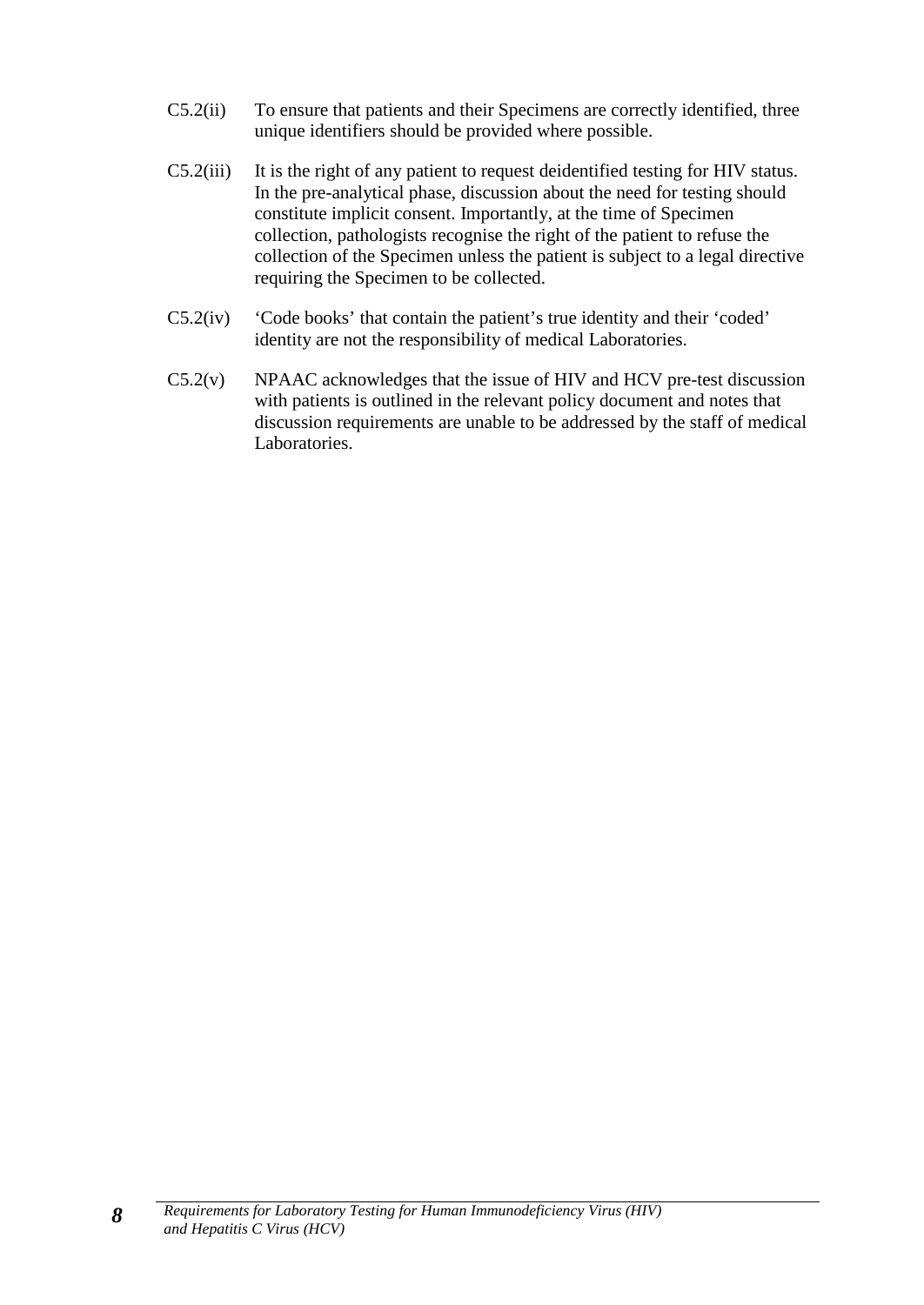### <span id="page-18-0"></span>**6. Analytical phase**

#### **(Refer to Standard 6B in** *Requirements for Medical Pathology Services***)**

#### **S6.1 Only methods included or registered on the ARTG must be used.**

C6.1 An updated list of test kits registered/included on the ARTG is available from the TGA website[\\*](#page-0-0).

#### **S6.2 Confirmation of reactive results must be carried out as specified in the National HIV and HCV Testing Policies.**

- C6.2(i) Procedures **must** be in place to confirm initially reactive and repeat reactive screening results.
- C6.2(ii) Test kits for HIV and HCV are evaluated prior to registration by the TGA and their ongoing performance is assessed during their use. The TGA's review of these kits includes the assignment of a testing status based on a combination of the assay's stated intended purpose and the outcomes of performance testing. This status is either as a standard test or as a reference test for diagnostic purposes.
- C6.2(iii) Algorithms for the use of supplemental or follow-up testing methods should be based in knowledge of their antigenic composition along with that of the screening assay. Standard text should be developed to accompany an HCV antibody positive PCR negative result and HCV antibody positive PCR positive result.
- C6.2(iv) Seroconversion and window periods:
	- Anti-HIV tests are presently available as third and fourth generation tests. Fourth generation tests include the facility to identify both antigen and antibody
	- The window period or time between infection and when a test's target analyte(s) can first be detected, varies from test to test. The window period for third and fourth generation anti-HIV tests is 3-5 weeks after infection. For qualitative NAT the window period is approximately 2 weeks.
	- For anti-HCV tests the window period is 9-11 weeks. For combination tests the window period is approximately 6 weeks and for qualitative NAT the average is 3 weeks.
	- If an individual is suspected to be at risk for seroconversion and the first test result is negative or equivocal, a reporting comment should be included suggesting testing should be performed again on a Specimen drawn 1-2 weeks following the first Specimen for HIV and after 3-12 weeks for HCV depending on when the exposure occurred

<u>.</u>

<sup>\*</sup> http://tga.gov.au/docs/html/artg.htm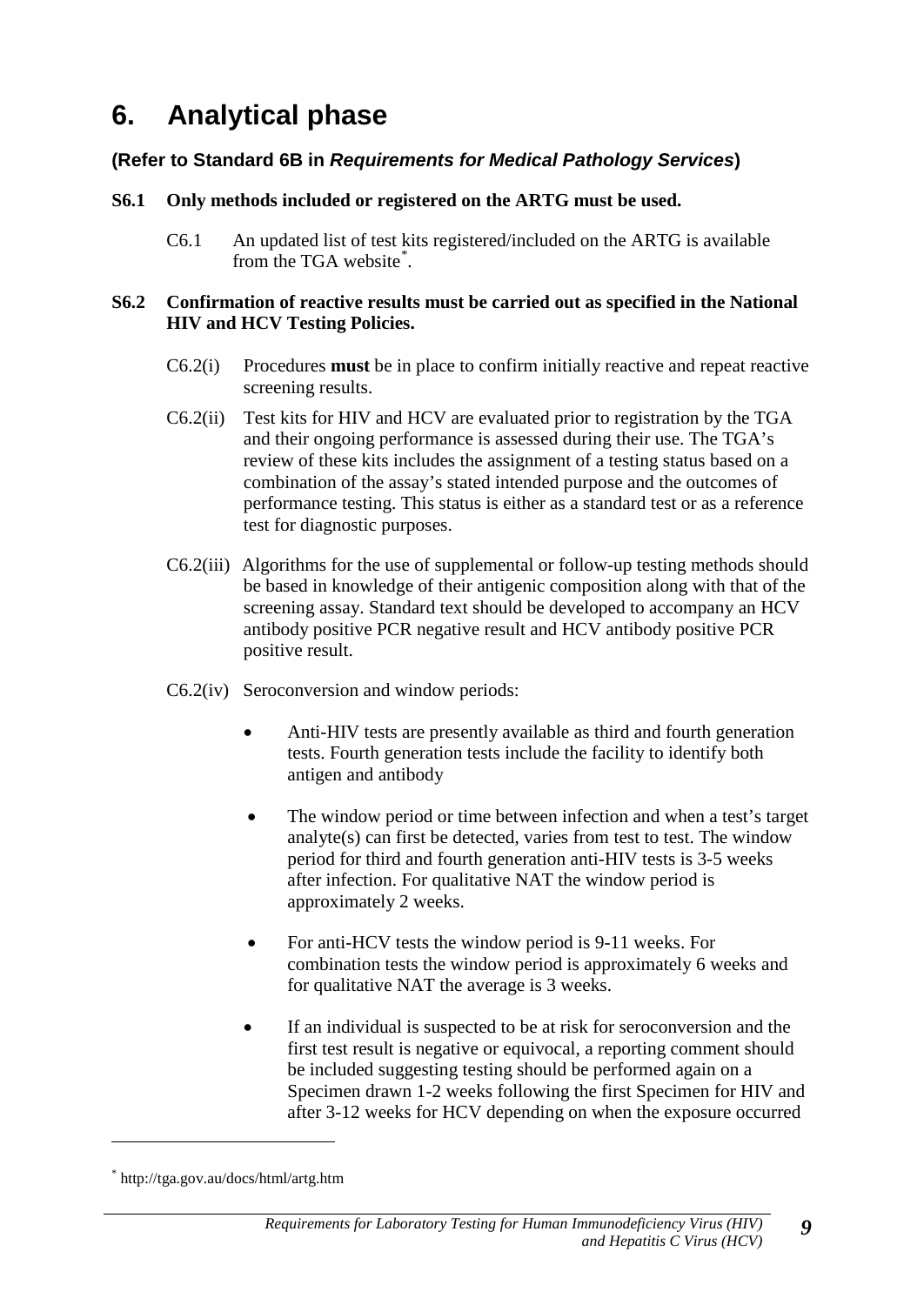relative to the first test. If there is no change, testing should be performed again at 12 weeks after the exposure for HIV and in approximately 24 weeks for HCV where the chance of conversion is 3 SD outside the mean seroconversion time (or the chance of seroconversion is less than 1%).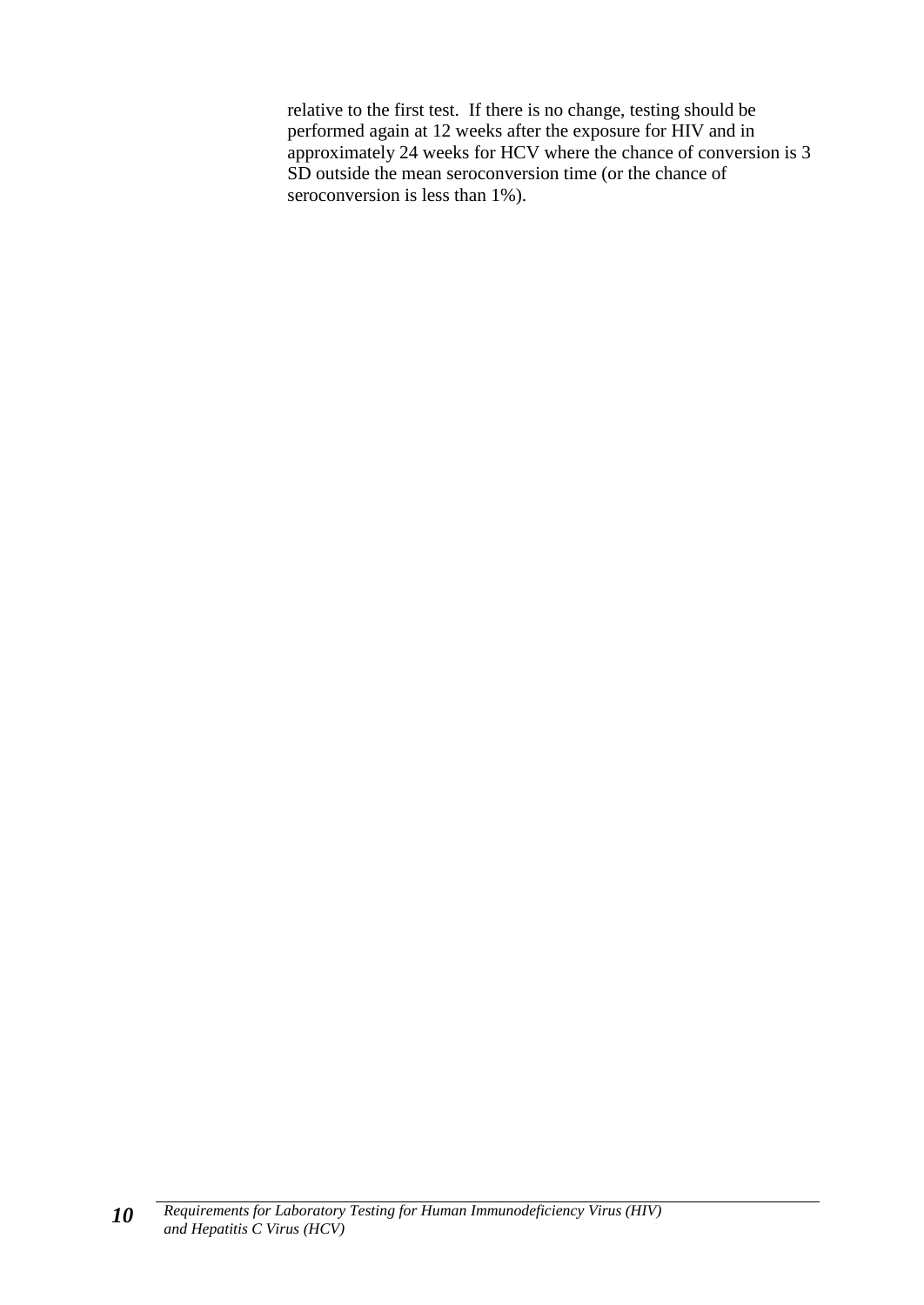## <span id="page-20-0"></span>**7. Post-analytical phase**

#### **(Refer to Standard 6C in** *Requirements for Medical Pathology Services***)**

#### **S7.1 There must be no written reports of reactive or equivocal screening results for HIV or HCV issued until supplemental test results are available.**

- C7.1(i) When HIV antibody test results are reactive or equivocal in an individual for the first time, the Laboratory should undertake confirmatory testing to confirm or resolve the result. The responsible referring medical practitioner must be contacted by telephone, at an appropriate time, to discuss the results. (Note: in some jurisdictions, medical boards have stipulated communication must be between medical practitioners). There should also be an arrangement between referring and referral Laboratories to ensure the referring medical practitioner can be contacted to discuss HIV results that are reactive or equivocal.
- $C7.1(i)$  The event of a Specimen being confirmed positive should trigger provision to the requesting doctor information about the result, further information and/or referral information for the patient.

#### **S7.2 Final validation of a reactive or equivocal result must be by the specialist pathologist or senior scientist.**

C7.2 Laboratory Directors should have available the means to control access to HIV results through written policies.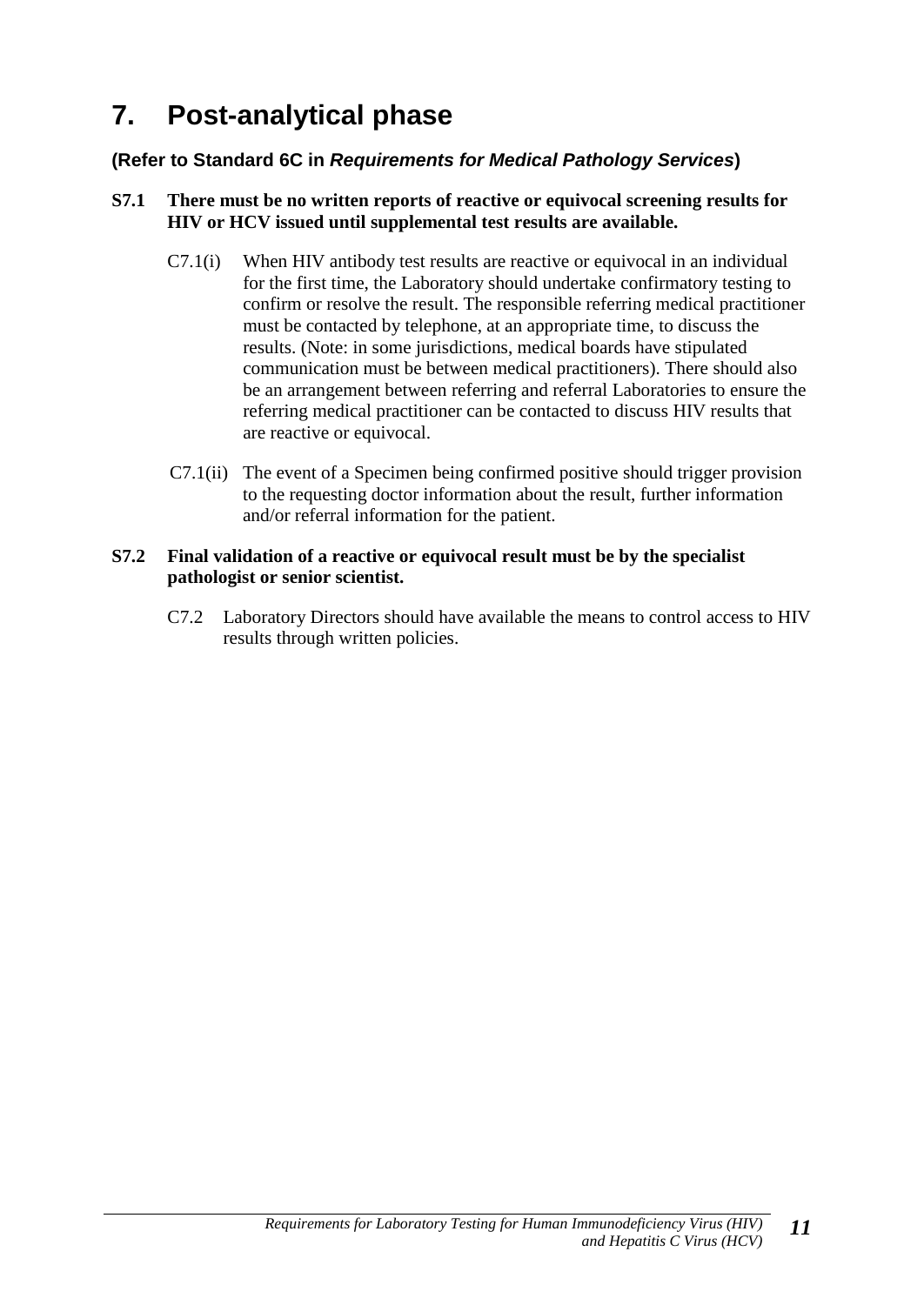### <span id="page-21-0"></span>**8. Health and safety**

(**Refer to Standard 3 and Standard 4 in** *Requirements for Medical Pathology Services***)**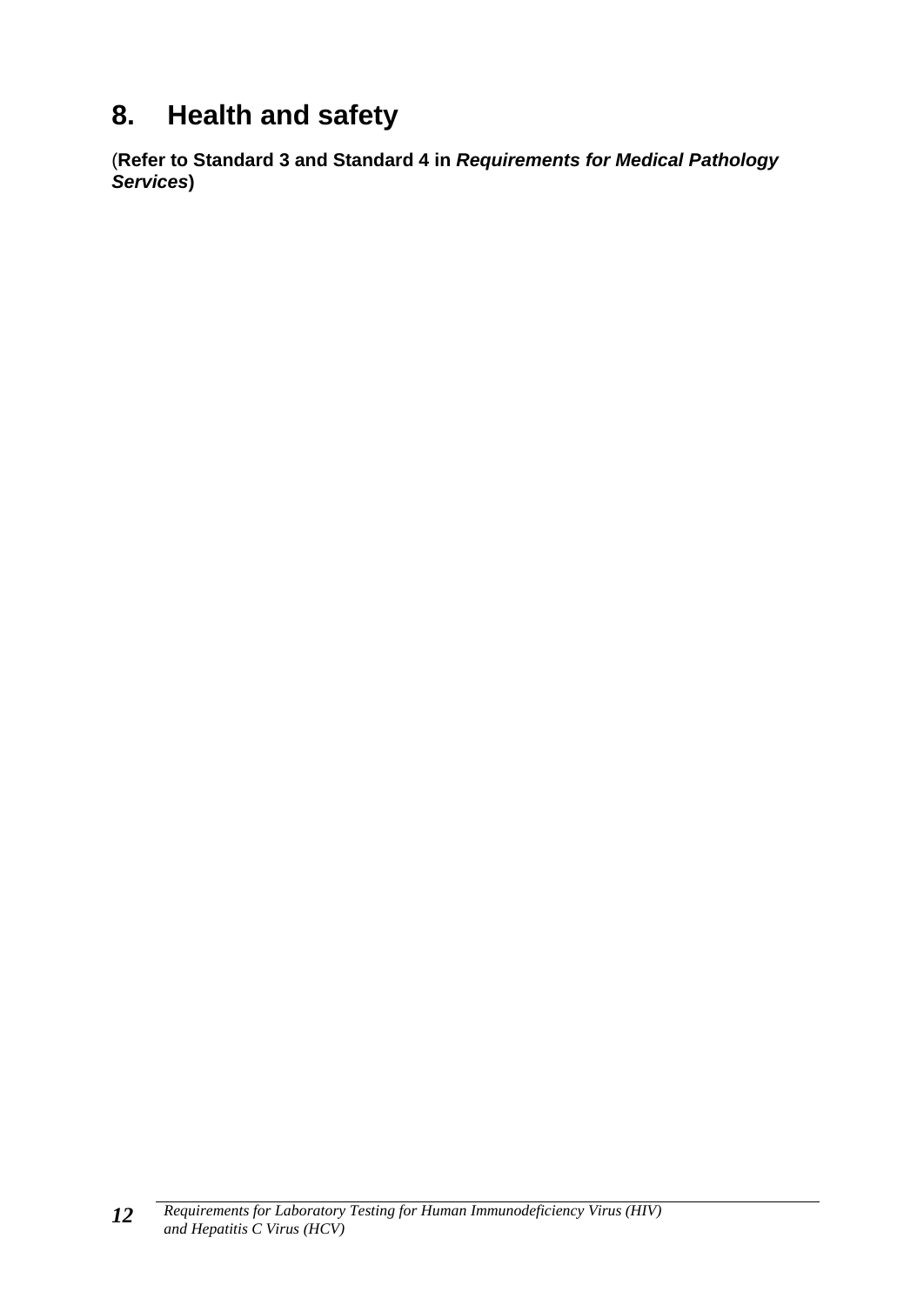### <span id="page-22-0"></span>**9. Audit and assessment**

(**Refer to Standard 7 in** *Requirements for Medical Pathology Services***)**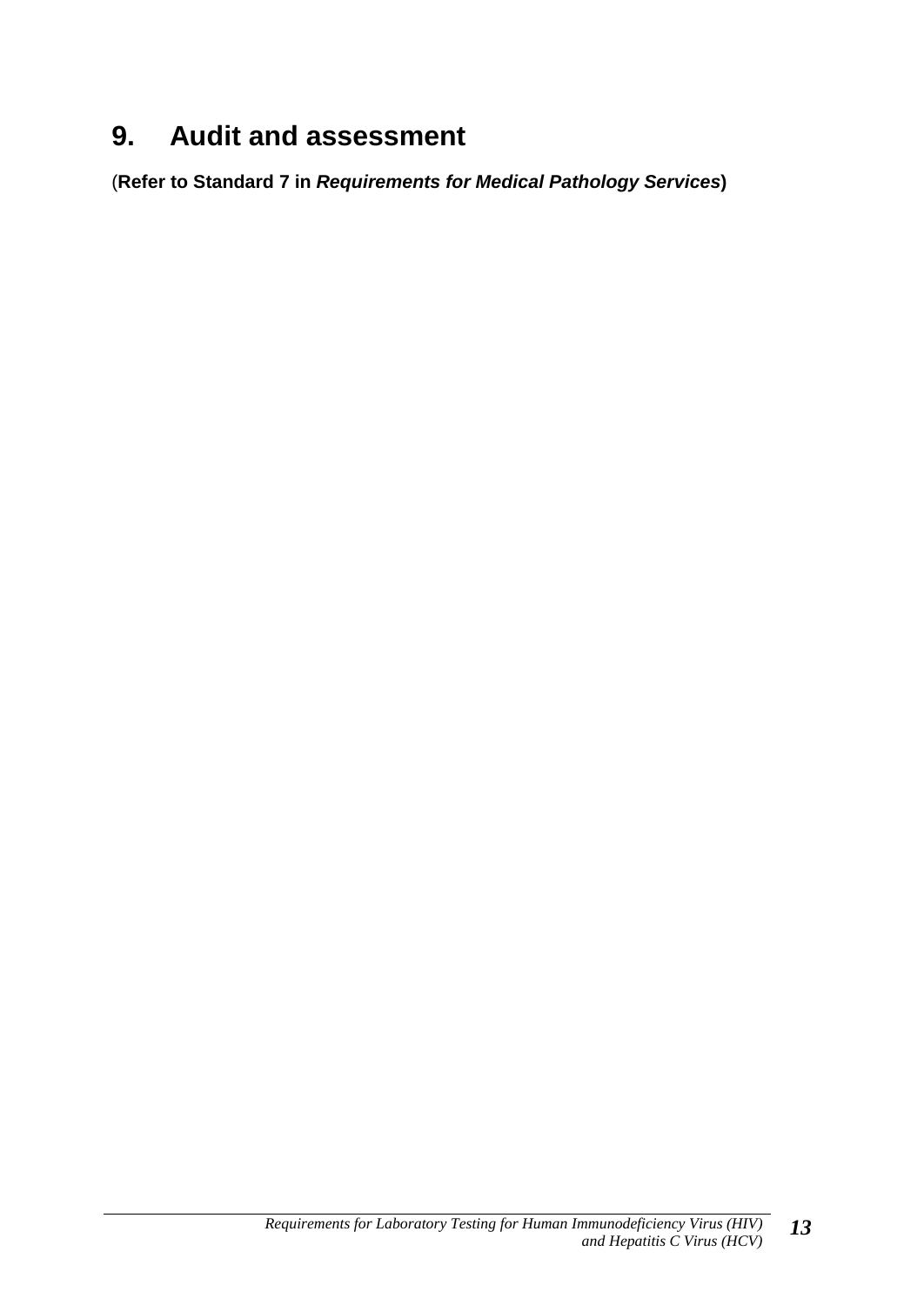### <span id="page-23-0"></span>**10. Requirements for Laboratories providing reference testing**

#### **(Refer to Standard 4 and Standard 7 in** *Requirements for Medical Pathology Services***)**

- **S10.1 The supervising pathologists and scientific staff must have extensive experience in the diagnostic testing for HIV and HCV, and must maintain their knowledge and expertise in the relevant areas of specialised testing.**
	- C10.1(i) The pathologists, pathologist trainees and experienced scientific staff **must** provide expert advice on test interpretation, and be able to directly assist with patient counselling and further patient management, or be able to provide information on suitable referral services.
	- C10.1(ii) Laboratories conducting reference testing should include Nucleic Acid Testing (NAT) as part of their testing for corroboration of difficult diagnostic assessments. Nucleic acid tests such as PCR are not validated for formal confirmation of a diagnosis of HIV infection. However, they are useful supplementary tests to assist in diagnosis.
	- C10.1(iii) Reference tests are used by Laboratories to conduct supplemental and/or confirmatory testing for HIV and HCV. Reference testing is performed in facilities that provide higher level testing for HCV and HIV that is sufficient to provide final determinations on the status of individual patients as being positive, negative or indeterminate. This is achieved by using test kits designated as reference tests. Laboratories may provide both reference and non-reference level testing services and would be expected to be accredited by the independent accrediting body/bodies (e.g. NATA/RCPA).Where these Laboratories provide such tests for other Laboratories they are known as Reference Laboratories.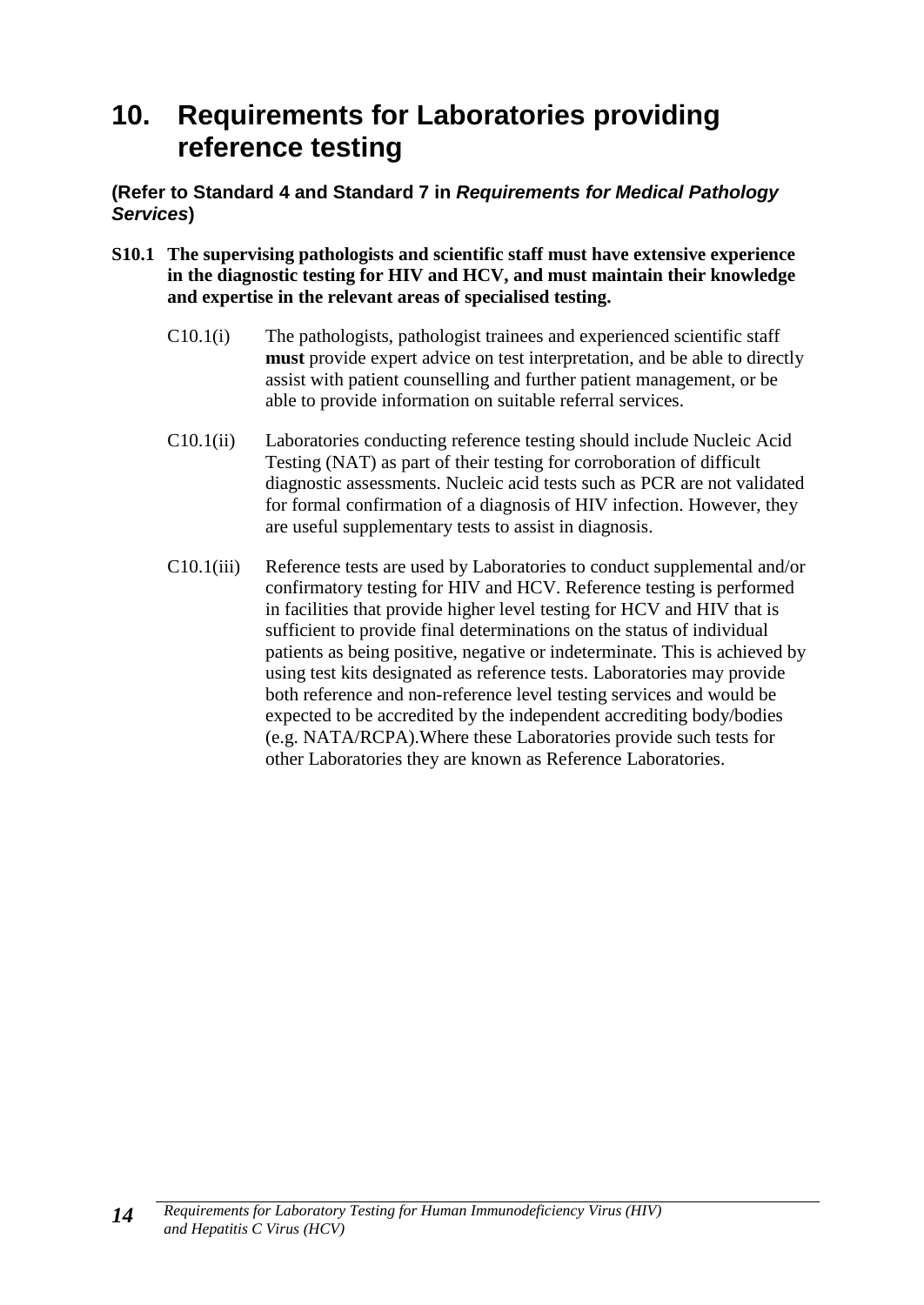# <span id="page-24-0"></span>**Appendix A (Normative)**

Standards that apply to the Analytical phase testing (Section 6) equally apply to supplemental and confirmatory testing.

In line with test-kit manufacturer's directions, the Australian HIV and HCV Testing Policies and the recommendations of many regulatory agencies, a single reactive test for HIV or HCV should not be reported unless the result is confirmed. Suggested approaches for confirmatory testing are given in the Australian HIV and HCV Testing Policies. The principles of testing in the policies, in précis, include:

- Exposure to HIV or HCV is determined by testing for antibodies in serum or plasma
- A Specimen not reactive in the screening immunoassay can be generally regarded as negative and requires no further testing in the absence of specific risk behaviour
- A Specimen reactive in the screening immunoassay **must** be subject to a minimum of one alternative supplemental immunoassay to confirm the result in the case of HCV testing strategies and to western blot in an HIV testing strategy
- A Specimen reactive in two immunoassays with different antigen specificity can be reported as anti-HCV positive
- A Specimen fulfilling criteria for a positive western blot may be considered and reported as anti-HIV positive
- A Specimen positive on HIV immuno assay that fulfils the criteria for a positive western blot may be considered and reported as anti-HIV positive.

In general, assays for supplemental testing algorithms should be selected so that:

- Testing with a second immunoassay **must** be conducted with a test that uses antigen combinations that differ from those used in the first assay
- If second line antibody testing is equivocal or discordant, a qualitative test for presence of specific antigen or nucleic acid may be included
- Many assays now include HIV antibody and HIV antigen testing in procedure. In these tests the antibody and qualitative test presence for a specific antigen are performed simultaneously.

Western and other immuno-blots **must** be:

- Carried out according to Standards cited in Section 6
- Interpreted against validated interpretation criteria
- Conducted with sufficient frequency to maintain proficiency.

All the above assays **must** be conducted frequently and such proficiency evaluated by Australian assessment bodies ie. NATA and TGA.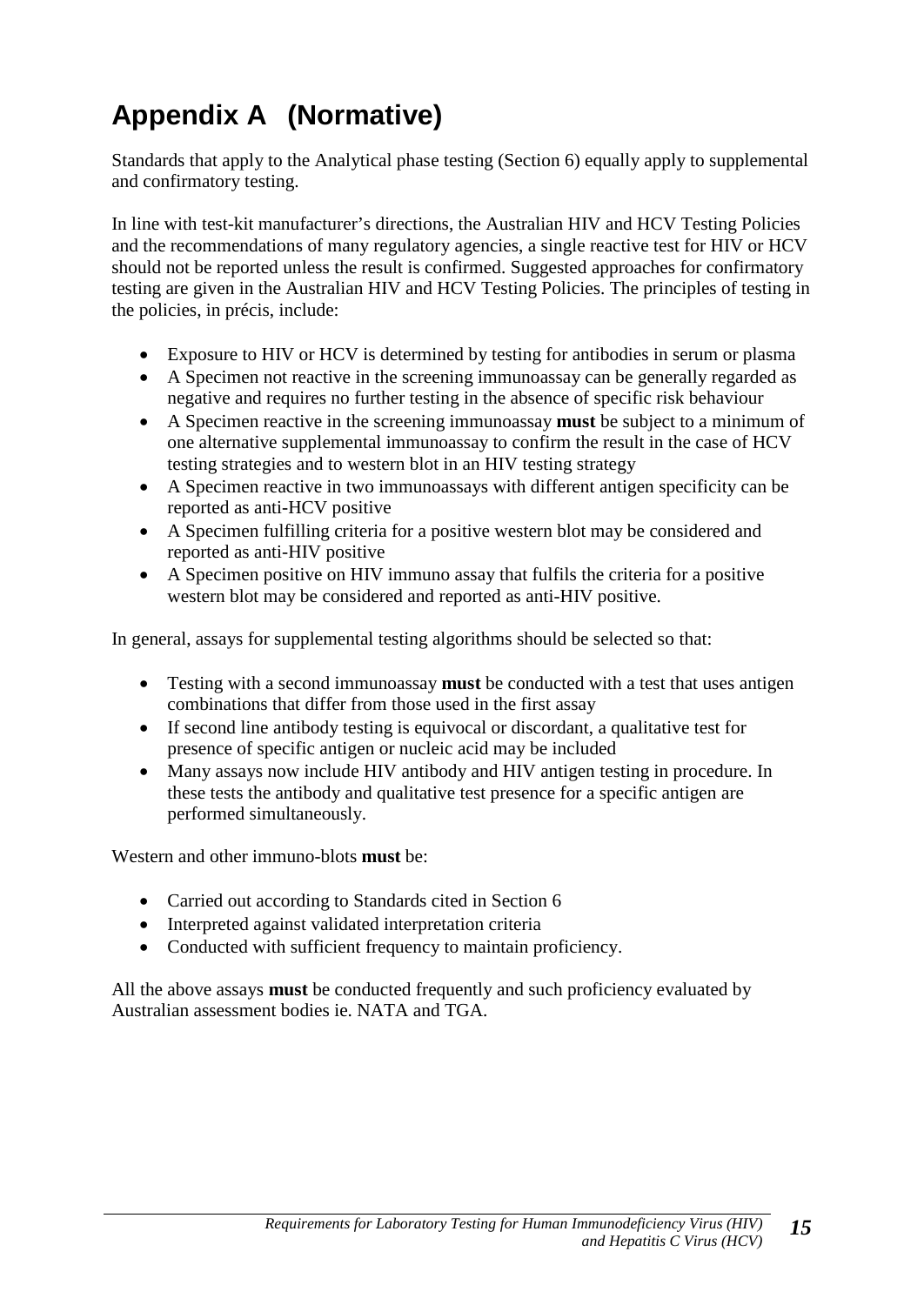# <span id="page-25-0"></span>**Bibliography**

- 1. AS 4031-1992: *Non-reusable containers for the collection of sharp medical items used in health care areas,* Standards Australia, Sydney, Australia
- 2. Australian Government, Department of Health and Ageing 2006, *National HIV Testing Policy (2006)*, viewed on 16 July 2007, [<http://www.health.gov.au>](http://www.health.gov.au/)
- 3. Australian Government, Department of Health and Ageing (2007), *National Hepatitis C Testing Policy (2007*), viewed on 16 July 2007, [<http://www.health.gov.au>](http://www.health.gov.au/)
- 4. Australian Government, Department of Health and Ageing (2004), *Infection Control Guidelines*, viewed on 16 July 2007, [<http://www.health.gov.au>](http://www.health.gov.au/)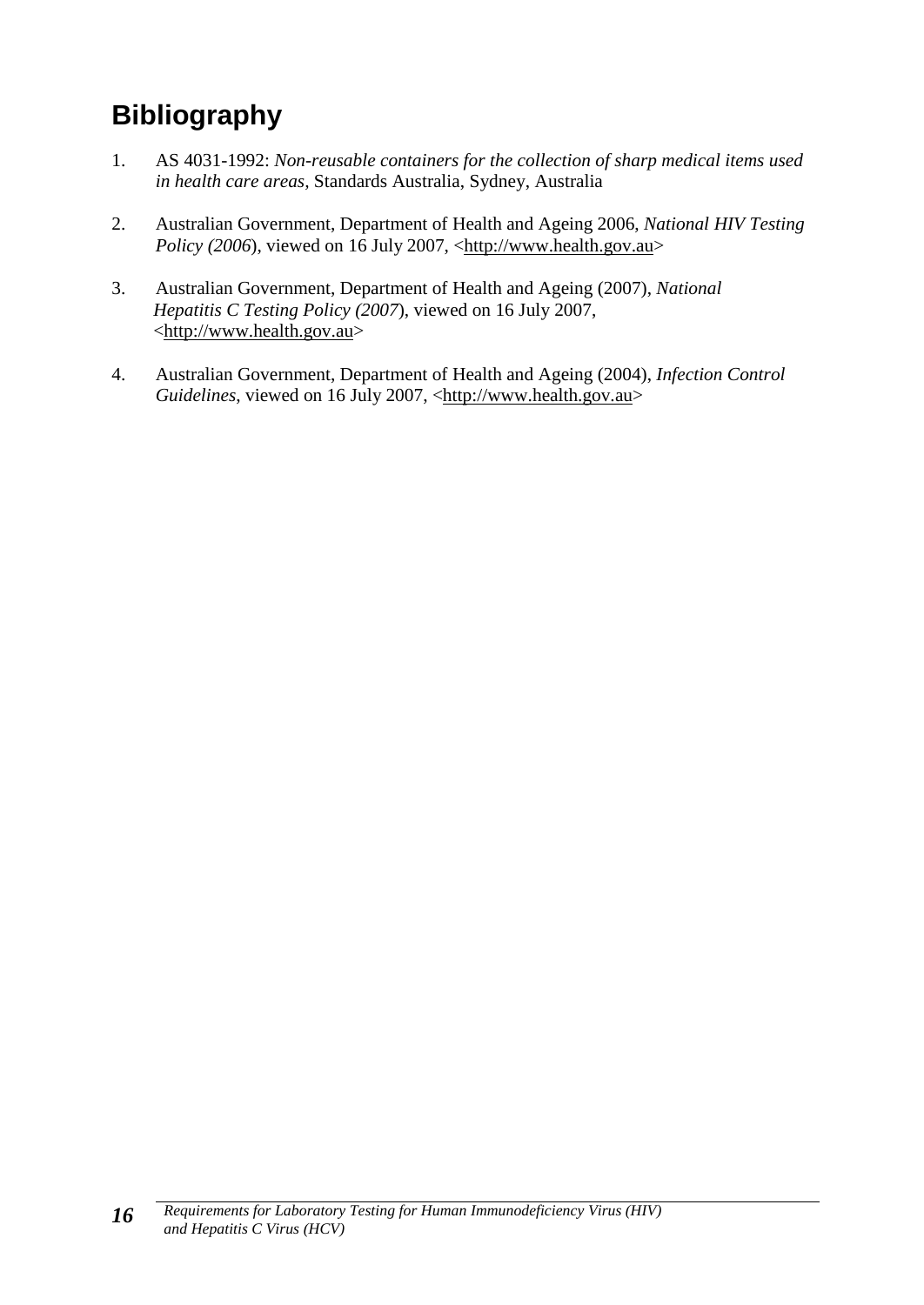# <span id="page-26-0"></span>**Further information**

Other NPAAC documents are available from:

| <b>NPAAC</b> Secretariat              |
|---------------------------------------|
| Primary Care, Diagnostics & Radiation |
| <b>Oncology Branch</b>                |
| Department of Health                  |
| GPO Box 9848 (MDP 951)                |
| <b>CANBERRA ACT 2601</b>              |

| $(02)$ 6289 4017        |
|-------------------------|
| $(02)$ 6289 4028        |
| npaac@health.gov.au     |
| www.health.gov.au/npaac |
|                         |